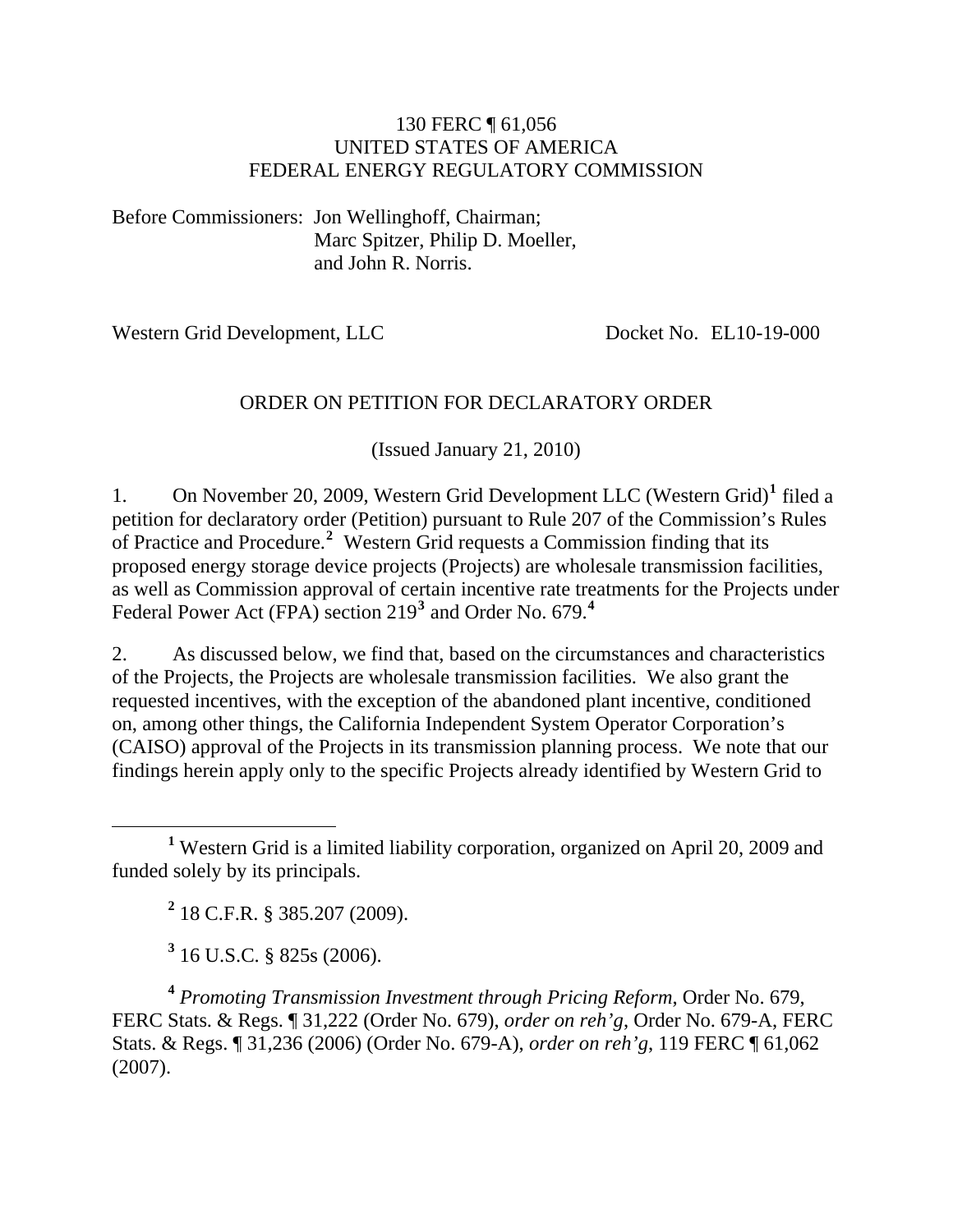the CAISO in the CAISO's transmission planning process as of the date Western Grid submitted its Petition for our consideration.<sup>5</sup>

### **I. Background**

## **A. Description of the Projects**

3. The proposed Projects are energy storage devices to be constructed and operated at specific sites along the CAISO grid where, Western Grid states, they would provide transmission services to solve existing reliability problems at a lower cost than traditional transmission upgrades. As set forth in the proposal, Western Grid's Projects will be used to provide voltage support and to address thermal overload situations, $\delta$  at the CAISO's instruction. Western Grid adds that the Projects use an advanced transmission technology that has a smaller adverse environmental impact than traditional transmission solutions, can provide efficient transmission solutions for existing reliability problems, and can be incorporated into the CAISO system using smart grid technologies.**[7](#page-1-1)**

4. Western Grid states that the sodium sulfur (NaS) batteries that it proposes to use in the Projects will range in size from 10 to 50 MW, can be constructed and operated in a cost effective manner, and are ideal to address transmission reliability events.**[8](#page-1-2)** Western Grid claims that the Projects will facilitate reliability on the CAISO system by (1) mitigating normal transmission overload; (2) addressing transmission line trips; (3) responding to transmission lines taken off for maintenance; and/or (4) reacting to voltage dips on transmission line segments on the CAISO system.

5. According to Western Grid, the NaS batteries are similar to substation equipment, such as large electricity capacitors, used in many wholesale transmission system

**<sup>6</sup>** *See id*. at 7.

**<sup>7</sup>** *See id*. at 5-7.

<span id="page-1-2"></span><span id="page-1-1"></span><span id="page-1-0"></span>**8** Western Grid states that it reserves the right to seek transmission status from the Commission for types of energy storage devices other than the NaS batteries, which share similar physical and operational characteristics with the NaS batteries. Western Grid Petition at 4-5.

**<sup>5</sup>** *See* Western Grid November 20, 2009 Petition at 8 (Western Grid Petition) (stating that Western Grid submitted the Projects for consideration in the CAISO transmission planning process). We note that the record before us does not contain Western Grid's submission to the CAISO transmission planning process.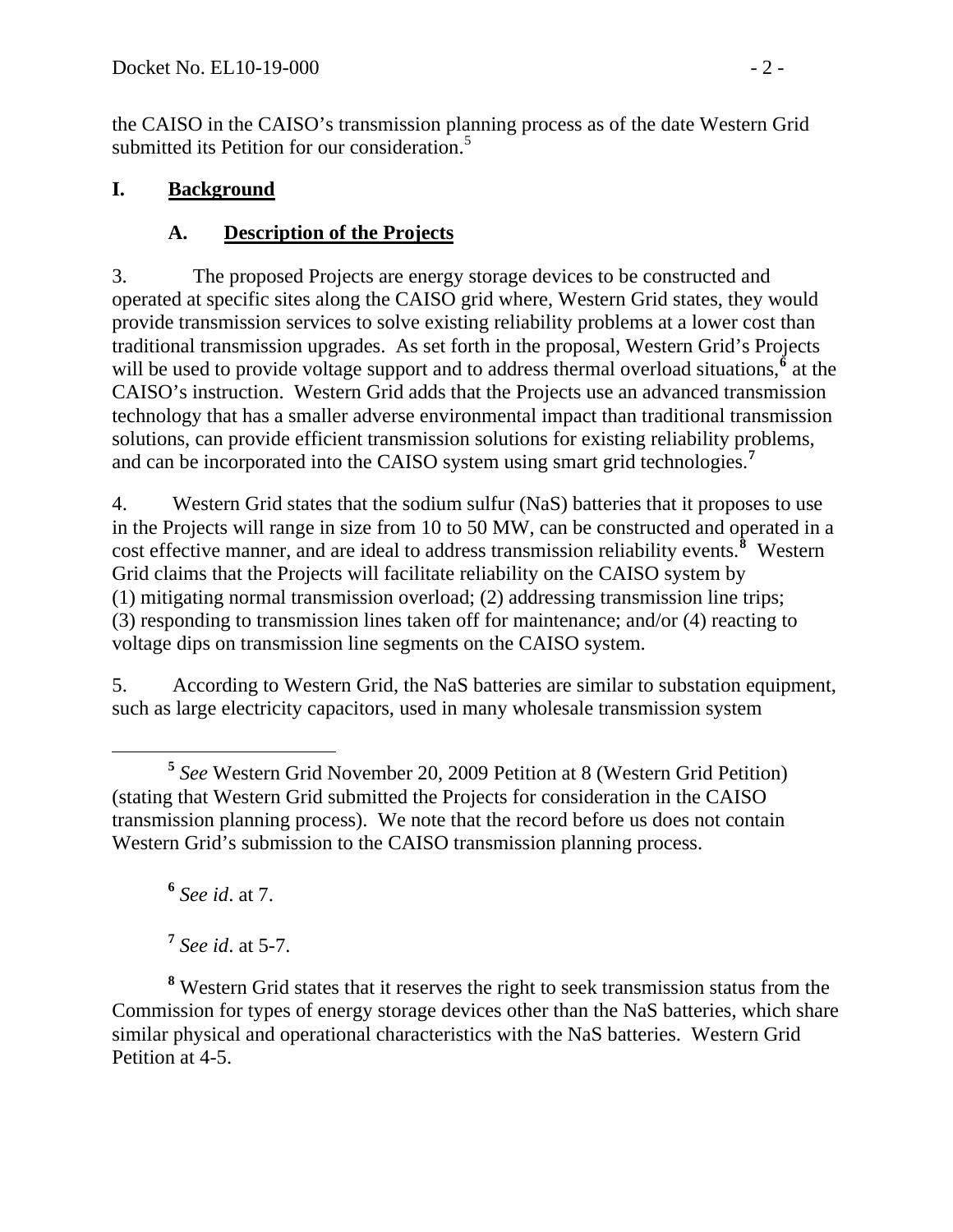facilities. Western Grid states that the Projects will be operated by Western Grid as a CAISO Participating Transmission Owner (PTO). Western Grid notes that it has submitted the Projects to the CAISO's transmission planning process for consideration as economic projects. Western Grid adds that it is actively discussing the Projects' financing with several New York investment firms.

### **B. Petition and Proposed Incentives**

6. Western Grid first seeks a Commission finding that the Projects are wholesale transmission facilities, subject to Commission jurisdiction. Then, consistent with Order Nos. 679 and 679-A, Western Grid requests the following transmission incentive rate treatment for the Projects: (1) inclusion of 100 percent of the Projects' construction work in progress (CWIP) in rate base; (2) recovery of 100 percent of prudently-incurred abandoned plant costs if the Projects are cancelled or abandoned for reasons beyond Western Grid's control; (3) a combined return on equity (ROE) adder of 195 basis-points for the Projects; (4) deferred cost recovery through creation of a regulatory asset for precommercial costs that will be amortized over five years; and (5) a hypothetical capital structure of 50 percent equity and 50 percent debt until the Projects are placed into service. Western Grid's requested combined 195 basis-point ROE adder is comprised of (1) 50 basis-points for participation in an independent system operator (ISO) or a regional transmission organization (RTO); (2) 100 basis-points for its stand-alone, independent transmission company (Transco) structure; and (3) 45 basis-points for the use of smart grid advanced transmission technology.

7. Western Grid also requests Commission insight on perceived barriers that could prevent the CAISO from considering the Projects on an equal footing with other proposed transmission alternatives to solve reliability problems.

#### **II. Notice of Filings and Responsive Pleadings**

8. Notice of the Petition was published in the *Federal Register*, 74 FR 65116-17 (2009), with interventions and comments due on or before December 21, 2009.**[9](#page-2-0)**

9. ITC Holdings, Corp.; MegaWatt Storage Farms, Inc.; and Metropolitan Water District of Southern California filed timely motions to intervene. Ice Energy, Inc. (Ice Energy); the Coalition to Advance Renewable Energy Through Bulk Energy Storage (CAREBS); the Electric Power Supply Association (EPSA); the National Electrical

<span id="page-2-0"></span>**<sup>9</sup>** <sup>9</sup> Due to the weather-related closure of the Commission on December 21, 2009, the first business day the Commission was open following the comment date established in the Notice of Filing was December 22, 2009.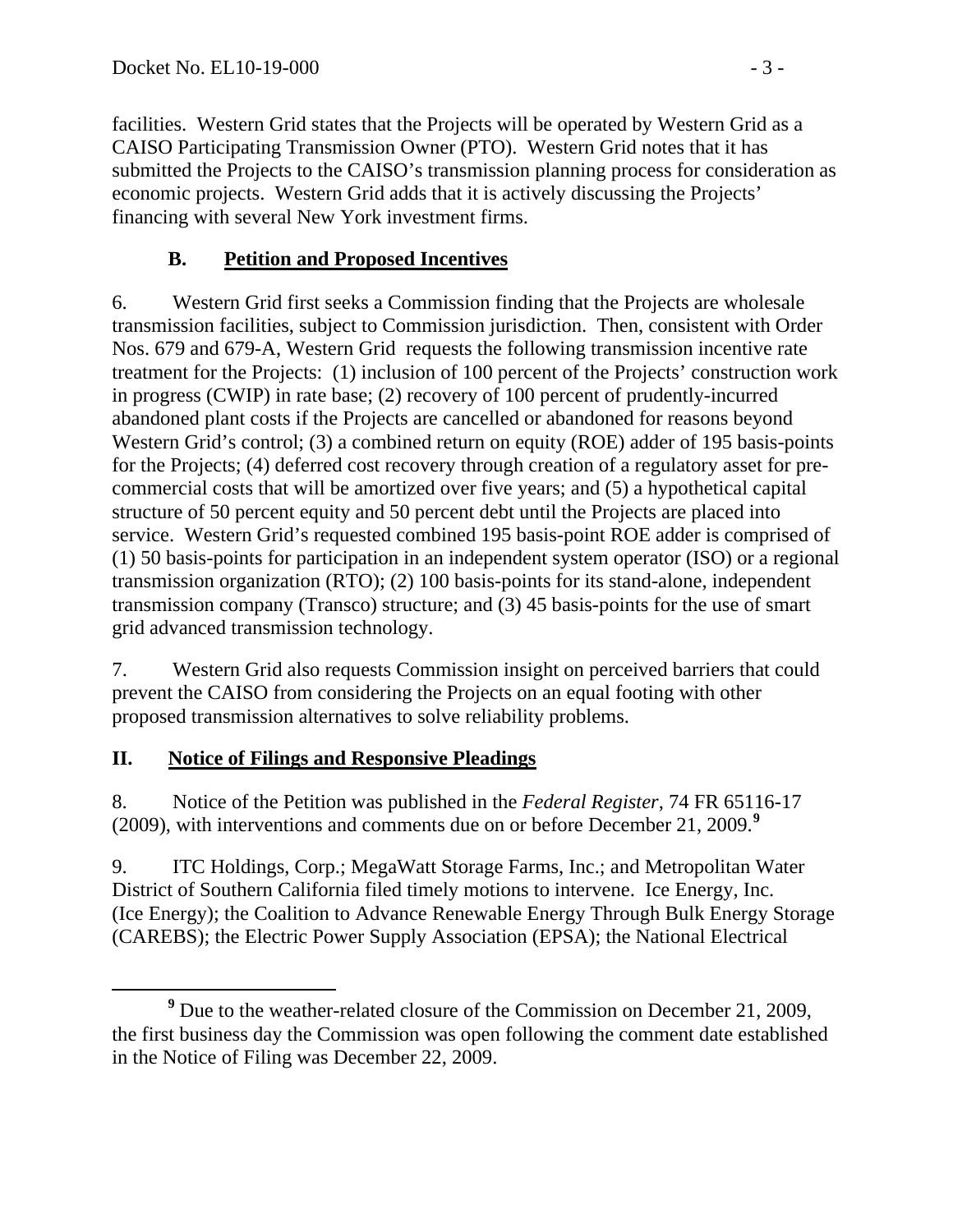Manufacturers Association (NEMA); and the PSEG companies (PSEG)**<sup>10</sup>** filed timely motions to intervene and comments.

10. Modesto Irrigation District (Modesto); Southern California Edison Company (SoCal Edison); the CAISO; the California Department of Water Resources State Water Project (SWP); the California Municipal Utilities Association (CMUA); the Cities of Anaheim, Azusa, Banning, Colton, Pasadena, and Riverside, California (collectively, Six Cities); the Northern California Power Agency (NCPA); the M-S-R Public Power Agency and the City of Santa Clara, CA (collectively, MSR/Santa Clara); and the Transmission Agency of Northern California (TANC) filed timely motions to intervene and protests. Western Grid filed an answer on January 5, 2010.

#### **III. Discussion**

## **A. Procedural Matters**

11. Pursuant to Rule 214 of the Commission's Rules of Practice and Procedure, 18 C.F.R. § 385.214 (2009), the timely, unopposed motions to intervene serve to make the entities that filed them parties to this proceeding.

12. Rule 213(a)(2) of the Commission's Rules of Practice and Procedure, 18 C.F.R. § 385.213(a)(2) (2009), prohibits an answer to a protest unless otherwise ordered by the decisional authority. We were not persuaded to accept Western Grid's answer and will, therefore, reject it.

#### **B. Timing of Commission Action and the CAISO's Transmission Planning Process**

# **1. Comments**

13. Protesters argue that the Petition is premature. CMUA contends that it is premature for the Commission to assess the usage of the Projects and their potential categorization as transmission facilities absent a comprehensive review by the CAISO. CMUA states that Western Grid filed its Petition with the knowledge that the CAISO is conducting a stakeholder process and pilot program on the role of energy storage devices on the grid. CMUA points out that, in *Nevada Hydro*,<sup>[11](#page-3-0)</sup> the Commission deferred ruling on a request to functionalize a pumped storage facility as transmission until after the

<span id="page-3-0"></span>**<sup>10</sup>** The PSEG companies include: Public Service Electric and Gas Company, PSEG Power LLC, and PSEG Energy Resources & Trade LLC.

**<sup>11</sup>** *Nevada Hydro Co.*, 117 FERC ¶ 61,204 (2006) (*Nevada Hydro*).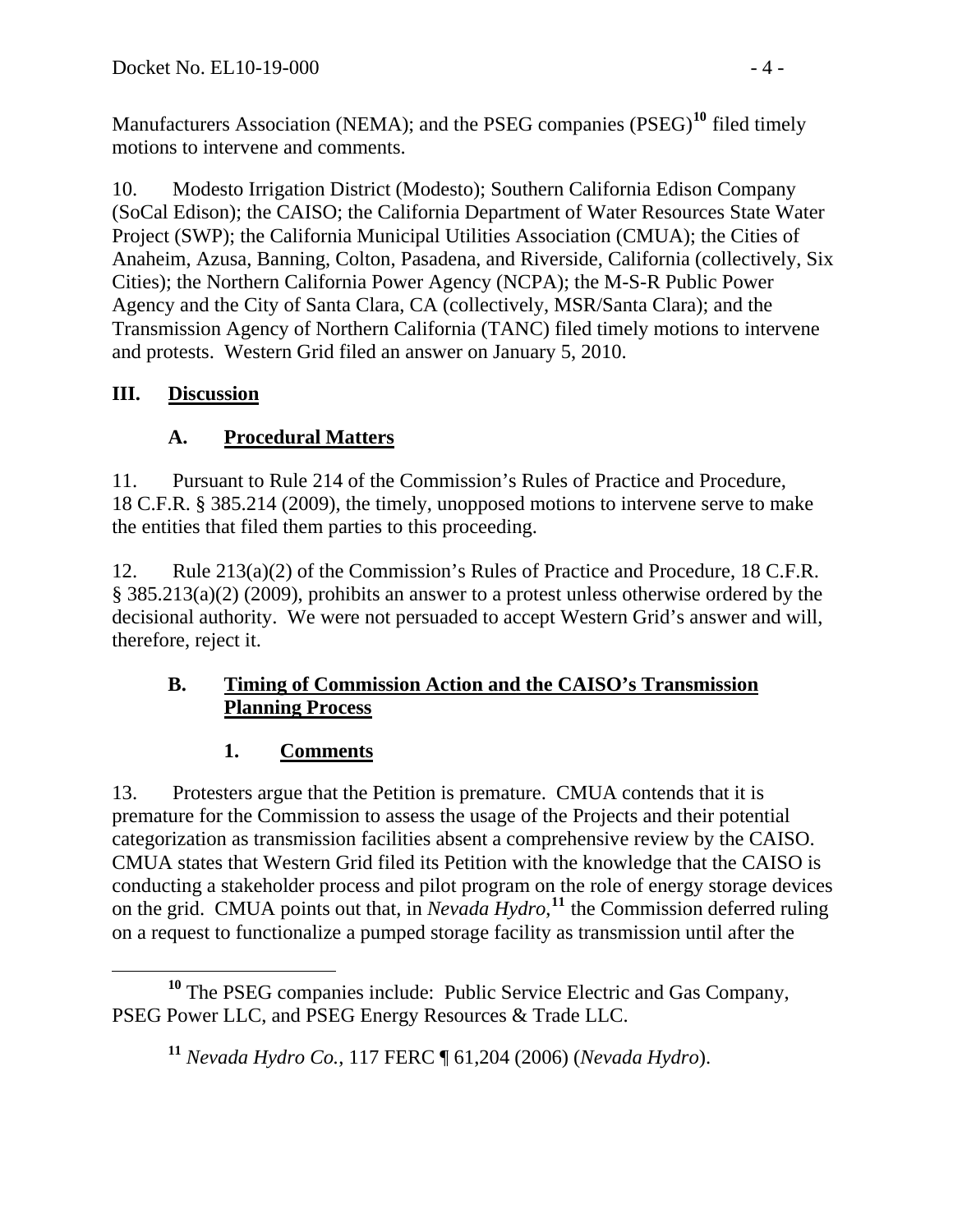CAISO completed a stakeholder process to consider the appropriate treatment of that facility. CMUA urges that Commission to adopt the same approach to the Petition. MSR/Santa Clara also question the lack of formal approvals or reviews from either the CAISO or the California Public Utilities Commission.

14. SoCal Edison argues that any Commission approval of requested transmission rate incentives should not prejudge the Projects' review by the CAISO through its transmission planning process. SoCal Edison requests that the Commission reiterate its policy that Commission approval of transmission incentives does not constitute project approval.

15. MSR/Santa Clara claim that there is insufficient data for the Commission to evaluate the Projects. For example, MSR/Santa Clara contend that the Petition includes only vague concepts of the Projects, does not identify specific locations or projects, and does not provide any analysis of the reliability benefits provided by the Projects or economic studies to support the requested incentives. MSR/Santa Clara add that the data and assumptions in the Petition are largely hypothetical.

## **2. Commission Determination**

16. We will not delay action on the Petition. The Commission has acted on incentive rate requests prior to the conclusion of the applicable regional transmission planning process or before any permit has been issued by the relevant governmental authorities.**[12](#page-4-0)** The Commission has stated previously that any grant of rate incentives under Order No. 679 is not intended to prejudge the outcome of any regional transmission planning process, including the CAISO's transmission planning process, or any governmental permitting or similar proceeding.**[13](#page-4-1)** Furthermore, as discussed below, because Western Grid has not made the necessary FPA section 219 demonstration that the Projects ensure reliability and/or reduce the price of delivered power by reducing congestion,<sup>[14](#page-4-2)</sup> we are conditioning the grant of the requested incentives on the CAISO's approval of the

<span id="page-4-0"></span> **<sup>12</sup>** *See, e.g., Green Energy Express LLC*, 129 FERC ¶ 61,165, at P 13 (2009) (*Green Energy Express*).

<span id="page-4-1"></span>**<sup>13</sup>** *See, e.g.*, *Green Power Express LP*, 127 FERC ¶ 61,031, at P 42 (2009) (*Green Power Express*) ("ruling on a request for incentives pursuant to Order No. 679 does not prejudge the findings of a particular transmission planning process or the siting procedures at state commissions"); *see also Green Energy Express*, 129 FERC ¶ 61,165 at P 13.

<span id="page-4-2"></span>**<sup>14</sup>** 16 U.S.C. § 825s (2006).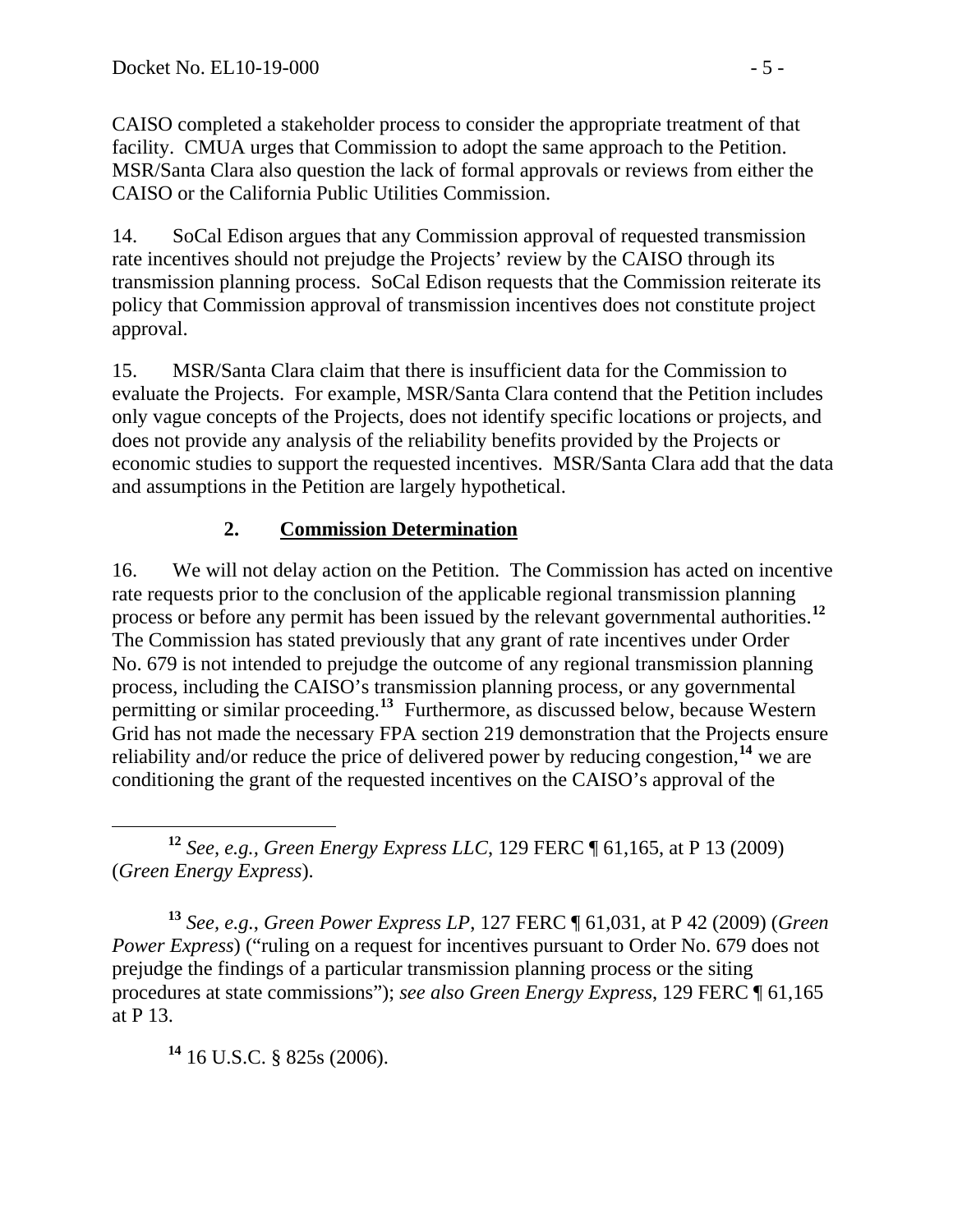Projects in its transmission planning process. We find that this condition will ensure that Western Grid provides adequate and sufficiently detailed data on the Projects to be properly considered by the CAISO, thereby satisfying the concerns of MSR/Santa Clara. Therefore, we find that a delay in Commission action is not necessary.

17. We find CMUA's reliance on *Nevada Hydro* inapposite. In that case, the applicant sought a CAISO decision on how a pumped storage facility should be managed as well as who should manage it.**[15](#page-5-0)** The Commission ultimately found that, absent information from the CAISO as to how it expected to use and integrate the pumped storage facility into the grid and energy market, it was premature for the Commission to determine the appropriateness of incentives and whether the cost of the pumped storage project should be included in the CAISO's transmission access charge.**[16](#page-5-1)** Here, as discussed below, Western Grid proposes to operate the Projects itself, as a CAISO PTO. With this information, our action here is not premature, and we are able to proceed with the analysis of the Petition.

## **C. Classification of Projects as Transmission Facilities**

# **1. Western Grid's Proposal**

18. Western Grid states that the Projects will transport stored energy to serve retail load, similar to a transmission line, and will provide voltage support that is necessary for the operation of the transmission system. Western Grid argues that the Projects are not generation facilities because they do not convert another energy source into electricity, are reliant on energy provided by the electric grid, and will not participate in the CAISO markets. Western Grid explains that the Projects store electricity taken off the grid for later use and discharge stored electricity back onto the grid. According to Western Grid, while the Projects produce real power when discharged, Western Grid will operate them only to enhance reliability of transmission service and will not provide electricity for commercial sale.**[17](#page-5-2)**

<span id="page-5-0"></span>19. Western Grid explains that it will act as a CAISO PTO**[18](#page-5-3)** and operate the Projects as wholesale transmission facilities under the direction of the CAISO. Western Grid

**<sup>15</sup>** *Nevada Hydro*, 117 FERC ¶ 61,204 at P 28-29.

**<sup>16</sup>** *Id*. P 30.

**<sup>17</sup>** Western Grid Petition at 13.

<span id="page-5-3"></span><span id="page-5-2"></span><span id="page-5-1"></span>**<sup>18</sup>** Western Grid states that it will apply to become a PTO in the CAISO at the appropriate time.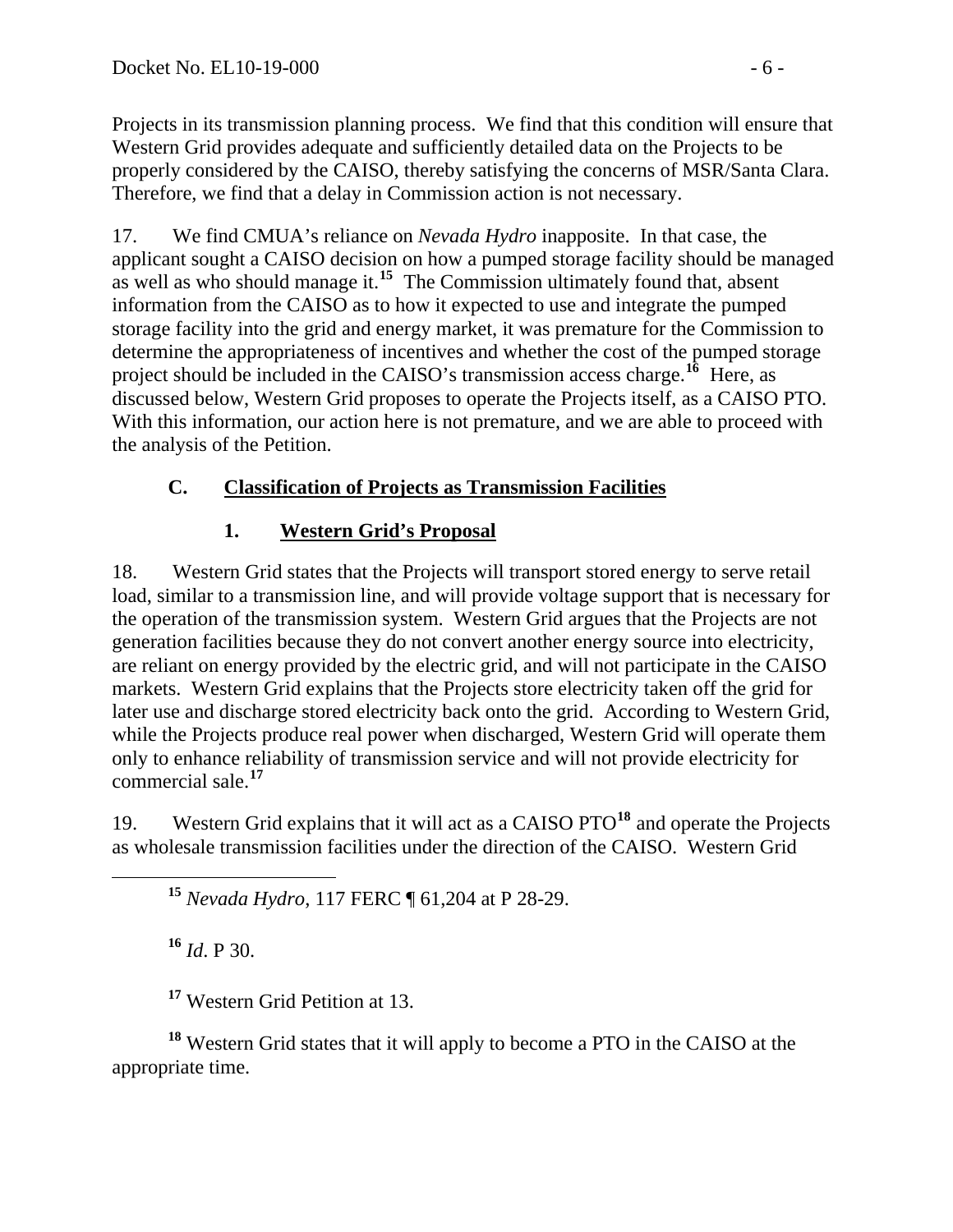indicates that as proposed the Projects will not serve to make Western Grid a market participant in any way. Western Grid states that it "would pay retail energy prices when taking power from the grid and would receive retail credit in releasing energy during a time when reliability concerns trigger such an action."<sup>19</sup> Western Grid asserts that it will pass through any incremental market revenues to customers through a PTO tariff,**<sup>20</sup>**

20. According to Western Grid, the NaS batteries it will use in the Projects are operationally similar to capacitor banks, which the Commission has concluded are transmission facilities.**[21](#page-6-0)** Western Grid states that the Commission has allowed the disposition of Commission-jurisdictional facilities that have included capacitors.**[22](#page-6-1)** Further, Western Grid states that the Projects are similar to pumped storage units because they are not a net producer of electricity.**[23](#page-6-2)** Yet, Western Grid notes that, while pumped storage is designed to provide energy as a capacity resource to the grid, the Projects are designed to provide voltage support to address already-identified transmission system reliability issues, similar to large transmission capacitors.

21. Western Grid argues that the Commission's finding, in *Nevada Hydro II*, **[24](#page-6-3)** that the Lake Elsinore Advanced Pump Storage (LEAPS) Project was not entitled to incentives pursuant to section 1223 of EPAct 2005**[25](#page-6-4)** is distinguishable because that

**<sup>19</sup>** Western Grid Petition at 15.

 $^{20}$  *Id.* 

<span id="page-6-0"></span>**<sup>21</sup>** *Id*. at 11 (citing *Southern Co.*, 80 FERC ¶ 61,318, 62,080 n.6 (1997) (*Southern Company*)).

<span id="page-6-1"></span>**<sup>22</sup>** *Id*. (citing *Consolidated Edison Co*., 125 FERC ¶ 62,235, at 64,692 (2008) (*Con Edison*)). According to Western Grid, in *Con Edison* the Commission allowed for the disposition of a jurisdictional capacitor facility to Con Edison, stating that the facility would be under the operational control of the New York Independent System Operator "like all of Con Edison's transmission facilities."

**<sup>23</sup>** Western Grid Petition at 13.

<span id="page-6-3"></span><span id="page-6-2"></span>**<sup>24</sup>** *Nevada Hydro Co.*, 122 FERC ¶ 61,272, at P 82-85 (2008) (*Nevada Hydro II*), *reh'g pending*.

<span id="page-6-4"></span>**<sup>25</sup>** Energy Policy Act of 2005, Pub. L. No. 109-58, 119 Stat. 594, § 1223 (2005) (EPAct 2005).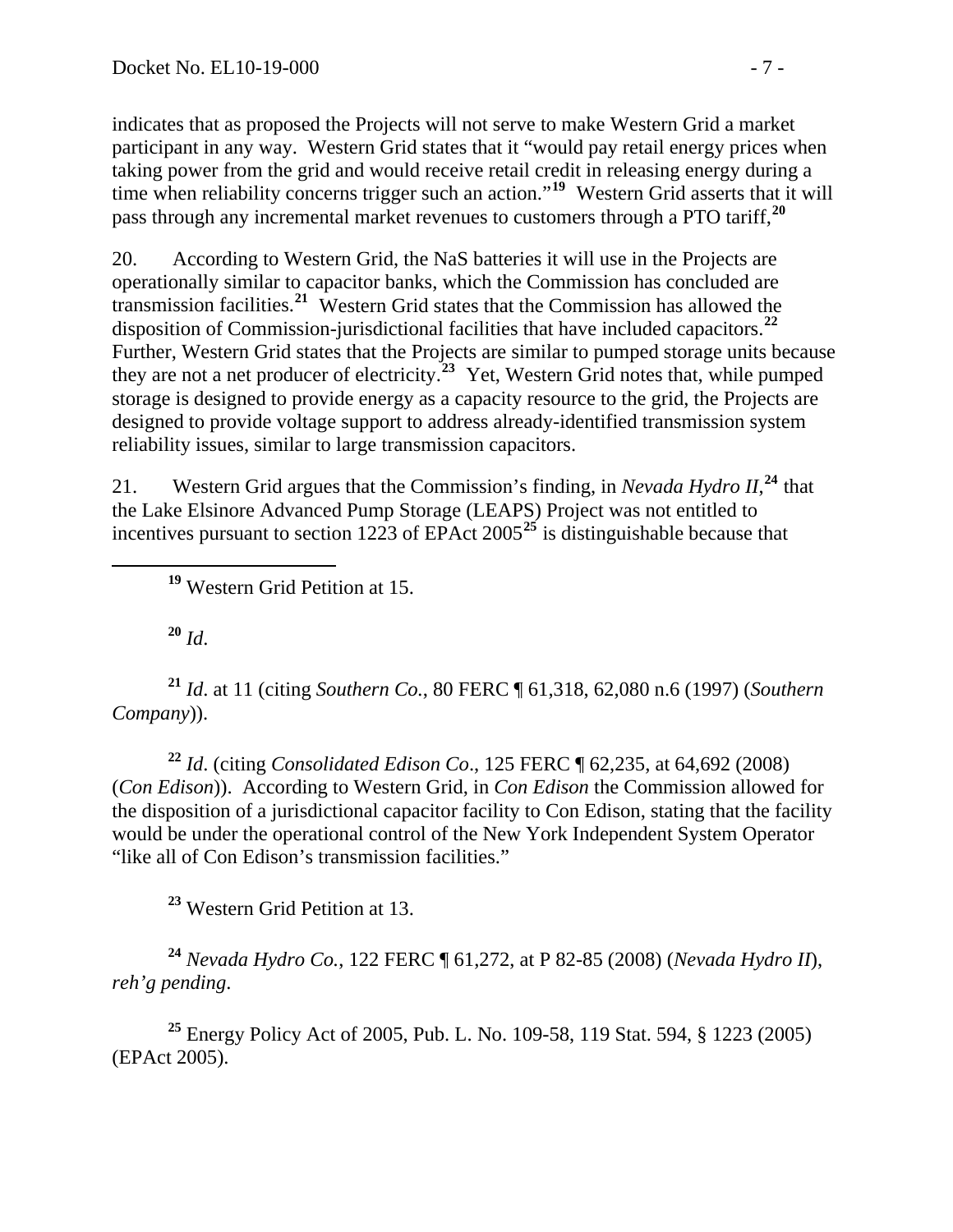finding was based on the conclusion that it would not be appropriate to require the CAISO to assume operational control over the LEAPS facility.**<sup>26</sup>** Western Grid focuses on the fact the Commission did not base its denial of incentives for LEAPS on the physical characteristics of the pumped storage unit, adding that the Commission concluded that the LEAPS facility constituted "advanced transmission technology identified in section 1223 of EPAct 2005."**<sup>27</sup>**

22. To distinguish the Projects from the pumped storage unit in the *Nevada Hydro and Nevada Hydro II*, Western Grid points out that the Projects will be operated so that, unlike the LEAPS facility, the Projects will not compromise the independence of the CAISO or distort energy markets.**[28](#page-7-0)** Western Grid proposes to turn over certain operational aspects of the Projects to the CAISO. Western Grid states that some of the roles and responsibilities between Western Grid as a PTO, the CAISO, and other PTOs will be defined in a CAISO Transmission Control Agreement.<sup>[29](#page-7-1)</sup> Western Grid states that, at minimum, it will perform the following tasks in relation to the Projects: (1) ensure safe and reliable operation; (2) operate and maintain the protective relaying automatics; (3) perform all planned and forced outage reporting; (4) maintain voltage level; and (5) comply with WECC and NERC reliability standards.**[30](#page-7-2)** Western Grid adds that the CAISO Transmission Control Agreement will provide that Western Grid will perform all duties associated with the day-to-day operations and maintenance of the Projects, as well as keeping the Projects energized.**[31](#page-7-3)** Western Grid explains that the Projects will be operated by Western Grid under the direction of the CAISO, similar to how other wholesale transmission facilities are operated under the direction of the CAISO.**[32](#page-7-4)** Western Grid adds that the NaS batteries will provide voltage support, rather than capacity, to the CAISO transmission system. Based on these facts, Western Grid concludes that Commission precedent supports a finding that the NaS batteries are an

<span id="page-7-2"></span>**<sup>30</sup>** *Id.* P 24.

<span id="page-7-3"></span>**<sup>31</sup>** Western Grid Petition at 10, 13-15.

<span id="page-7-4"></span>**<sup>32</sup>** *Id*. at 10.

**<sup>26</sup>** Western Grid Petition at 14 (citing *Nevada Hydro II,* 122 FERC ¶ 61,272 at P 82).

**<sup>27</sup>** *Id*. (citing *Nevada Hydro,* 117 FERC ¶ 61,204 at P 27).

<span id="page-7-0"></span>**<sup>28</sup>** *Id*. (citing *Nevada Hydro II*, 122 FERC ¶ 61,272 at P 61-62).

<span id="page-7-1"></span>**<sup>29</sup>** Western Grid Petition, Alaywan Affidavit at P 22.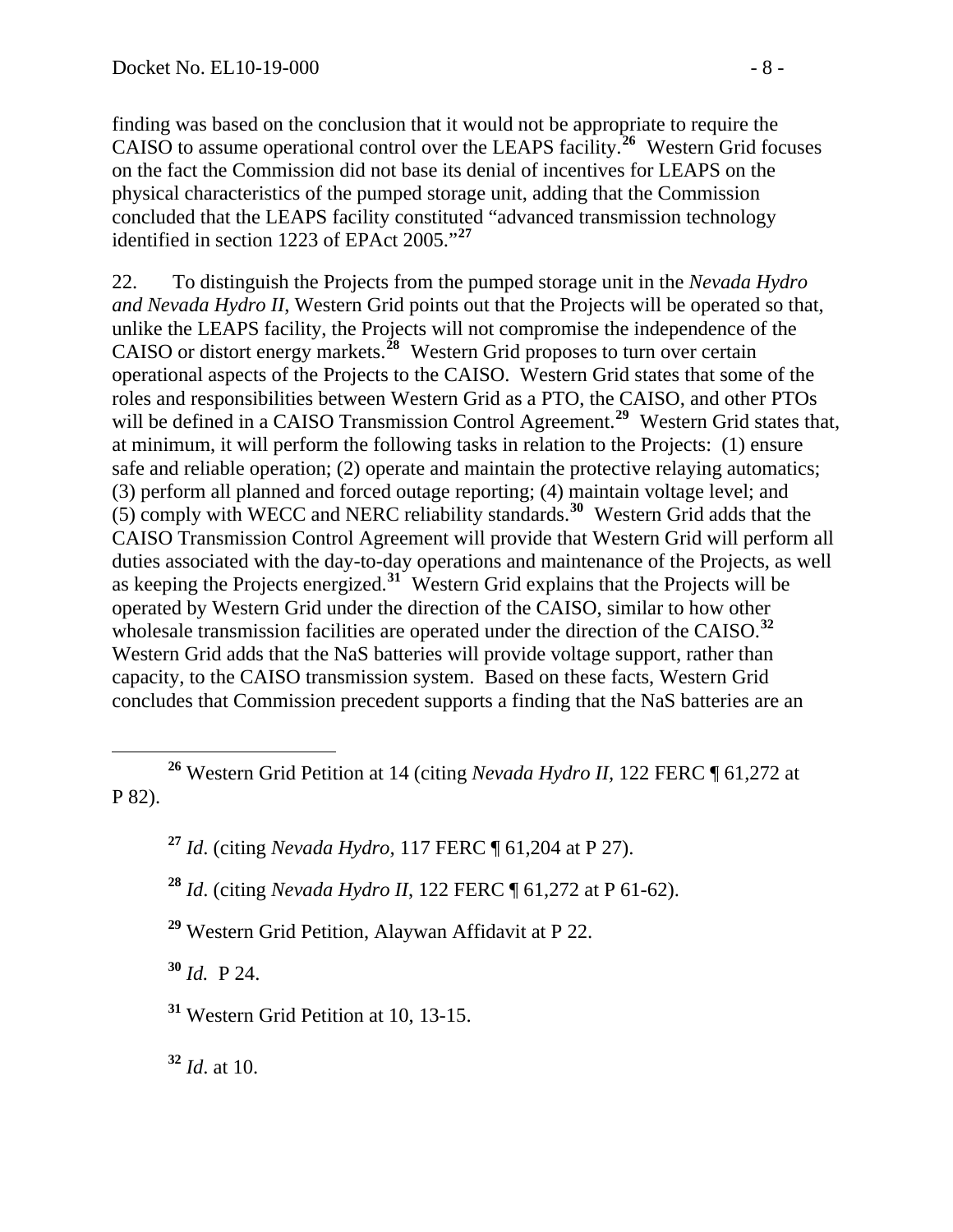advanced transmission technology under section 1223 of EPAct 2005, which are entitled to incentive rate treatment.

23. Western Grid also argues that the Projects are different from reliability-must-run (RMR) generation units that, it states, are operated to provide required capacity to a transmission system primarily during capacity shortage conditions. Western Grid states that, instead, the Projects are designed to operate during all types of transmission system conditions, regardless of whether there is a shortage of generation capacity. Therefore, Western Grid contends that the Projects will not receive revenues from selling market services, unlike RMR units that are designated to generate electricity and recover costs through payments for providing energy, capacity, and ancillary services.

24. Finally, Western Grid points to the Texas Public Utilities Commission (Texas PUC) holding that energy storage batteries function as a transmission asset and should be treated as such under Texas PUC rules and precedent.**[33](#page-8-0)** Western Grid claims that the energy storage batteries considered by the Texas PUC are similar to the NaS batteries it proposes to use in the Projects.

## **2. Comments**

25. CAREBS and NEMA support treating energy storage devices as transmission. CAREBS argues that bulk energy storage can optimize existing transmission assets and provide a lower-cost solution to reliability problems than traditional transmission upgrades or construction of new generation. NEMA contends that Western Grid provides credible assurances that the Projects would be operated in a manner consistent with a jurisdictional wholesale transmission facility. NEMA states, however, that the approval of the Projects should not preclude the possibility that other storage technologies may be characterized as non-transmission assets. Because energy storage devices can provide generation and transmission capabilities, NEMA argues that the regulatory framework for these devices should be flexible.

26. The CAISO argues that Western Grid is seeking preferential and discriminatory treatment not afforded to existing storage facilities that provide services similar to the Projects. The CAISO contends that Western Grid has not made a sufficient showing that the Projects are significantly different from pumped storage and other technologies that

<span id="page-8-0"></span>**<sup>33</sup>** Western Grid Petition at 16-17 (citing Order of the Texas PUC, Docket No. 35994 (Texas PUC April 6, 2009)). Western Grid states that the Texas PUC based its decision, in part, on the fact that the energy storage batteries provided voltage control support needed for the operation of the transmission system and concluded that NaS batteries will produce reactive power to support the transmission system just like capacitors.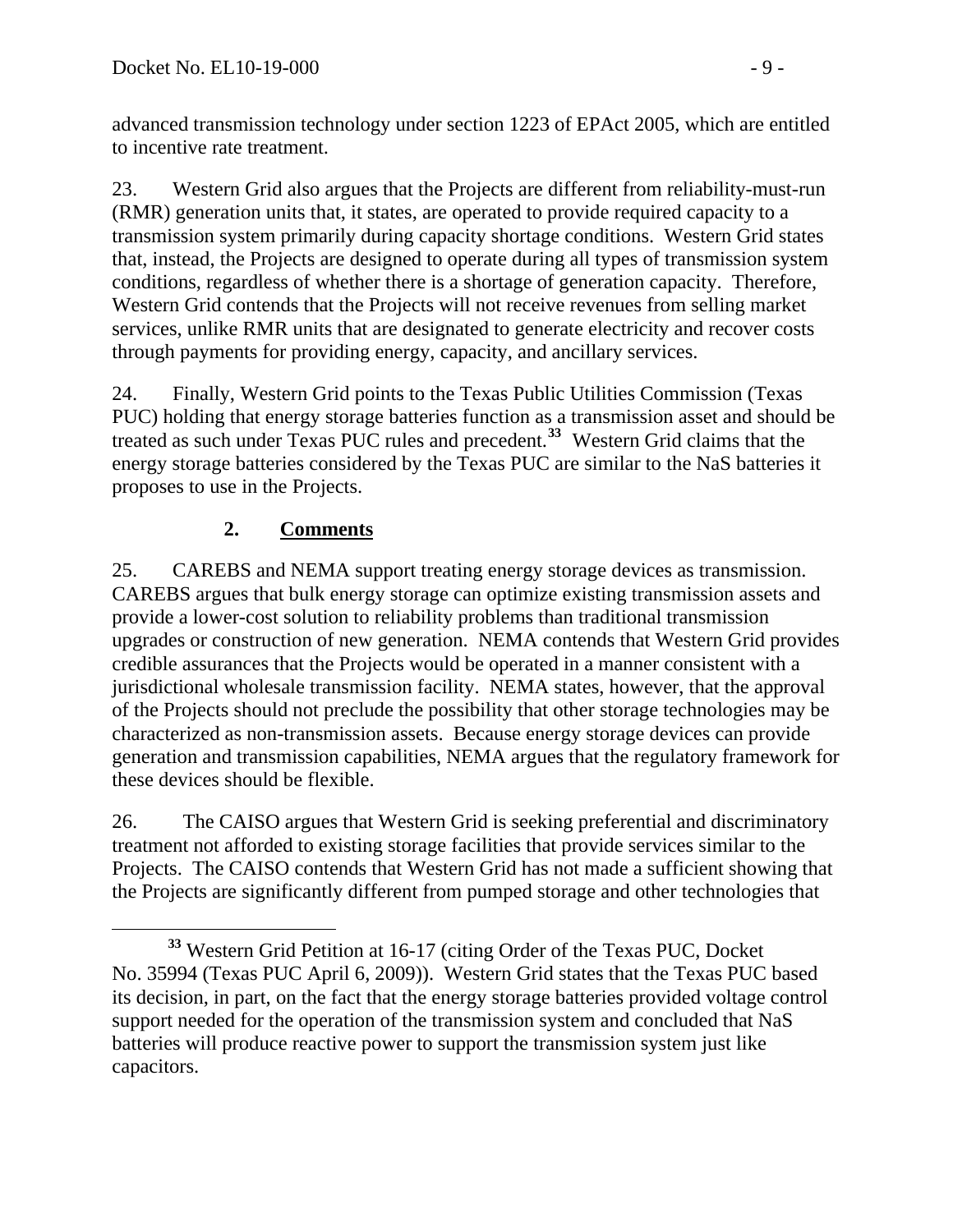provide similar services and are not treated as transmission facilities. The CAISO argues that a determination of whether to classify the Projects as transmission facilities should depend on how the Projects would operate in the context of the CAISO markets. The CAISO asserts that the services that the Projects would provide are similar to the services that generation, pumped storage and demand response provide. The CAISO adds that, although these services are provided and paid for through the CAISO markets and bilateral transactions, they are not treated as transmission and recovered in transmission rates.

27. The CAISO argues that the Projects appear to combine attributes of both participating load, when consuming energy from the grid to charge, and generation, when producing energy by discharging stored capacity onto the grid or offering ancillary services based on that stored capacity. The CAISO points out that its open access transmission tariff (CAISO Tariff) does not categorize participating generators or load as transmission and does not include the costs of either in its transmission access charge rates. The CAISO states that, instead, these services are provided through the CAISO markets for energy and ancillary services. Modesto argues that the Projects are similar to generation because, when stored energy is released, it uses capacity on the transmission grid, producing real power when discharged. Modesto notes that, like generation, the Projects are measured by their capacity. TANC does not consider energy storage to be transmission because such technology replaces generation.

28. MSR/Santa Clara argue that, while the Petition asserts that the Projects are transmission facilities intended to address reliability issues, Western Grid's examples of similar projects suggest that the primary purpose of the NaS batteries is to shave peak energy needs. MSR/Santa Clara contend that this objective is achievable through nontransmission resources. Further, MSR/Santa Clara argue that traditional generation could achieve similar results if sited at locations where it would reduce congestion and postpone the need for transmission upgrades.

29. MSR/Santa Clara contend that Western Grid's attempts to distinguish the Projects from RMR generators are unsubstantiated. Specifically, MSR/Santa Clara note that contractual arrangements created by the CAISO as a means of RMR cost recovery from sources other than transmission customers establish that RMR units are eligible to earn revenues from sales of energy and ancillary services and can set the market clearing price. MSR/Santa Clara assert that similar arrangements could be made between Western Grid and the CAISO for the Projects. MSR/Santa Clara add that the Petition recognizes that revenues for the Projects could be earned through the sale of energy and regulation, thereby reducing costs carried by transmission customers. Finally, MSR/Santa Clara argue that, while Western Grid contends that the Projects are transmission facilities, the CAISO has not yet made a determination that the Projects are eligible for inclusion in the CAISO's transmission revenue requirement as transmission facilities.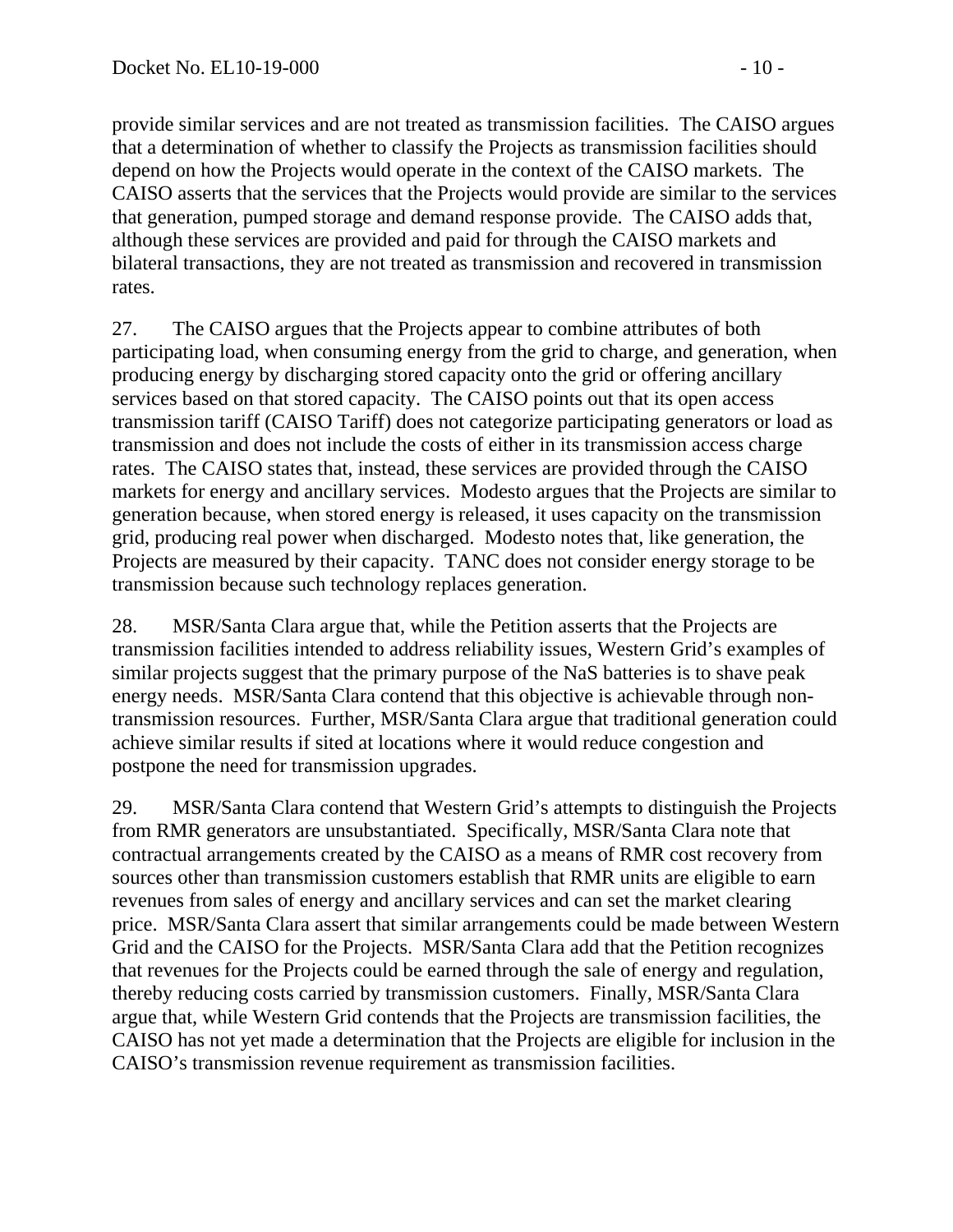30. Protesters argue that, contrary to Western Grid's assertion, the Projects are similar to the LEAPS facility in the *Nevada Hydro* cases, which the Commission did not treat as a transmission asset for the purposes of operating and cost recovery. The CAISO argues that the Projects, like LEAPS, store energy taken from the grid, provide energy to the grid when dispatched, and are capable of offering ancillary services based on their stored energy. The CAISO adds that neither LEAPS nor the Projects are designed to move energy in bulk from generation to load, which is the purpose of a transmission facility.**[34](#page-10-0)** The CAISO argues that, to the extent the Projects will provide energy, regulation, or contingency-only operating reserve capacity to the grid, they must participate in the CAISO markets.

31. SWP contends that the Projects cannot be deemed to be transmission if they are providing competitive reliability services. SWP argues that, in fact, the Projects and pump storage operation will compete to provide the same reliability services, using the same basic storage concept. SWP adds that, although capacity from pump storage or other resources is a form of reliability service, it cannot be deemed to be transmission. SWP adds that the Petition suggests that the Projects will provide retail distribution by buying and selling energy under retail jurisdiction,**[35](#page-10-1)** which is outside of the Commission's wholesale rate regulation jurisdiction.

32. The CAISO questions Western Grid's assertion that the primary purpose of the Projects is to provide voltage support to address reliability issues because the Projects have the potential to serve other purposes, including regulation up and down and spinning and non-spinning reserve at a fast ramp rate.**[36](#page-10-2)** The CAISO notes that, under its markets, these products are procured from suppliers of generation and demand response, not from transmission assets and operators. The CAISO adds that, even if the Projects were used primarily for voltage support, they are still similar to pumped storage facilities or generation units and should not be considered transmission facilities.

33. The CAISO also argues that there are significant differences between capacitors and battery storage devices. The CAISO claims that, unlike capacitors, batteries are dispatchable and have the capability to charge and release stored energy in a controlled fashion over a period of time determined by their operator. The CAISO also argues that, unlike capacitors, batteries can participate in ancillary services markets and compete with load, demand response, generators and pumped storage facilities because they can shift

**<sup>34</sup>** CAISO December 22, 2009 Protest at 10-11 (CAISO Protest).

<span id="page-10-2"></span><span id="page-10-1"></span><span id="page-10-0"></span>**<sup>35</sup>** SWP December 22, 2009 Protest at 17 (citing Western Grid Petition, Alaywan Affidavit at P 10) (SWP Protest).

**<sup>36</sup>** CAISO Protest at 11.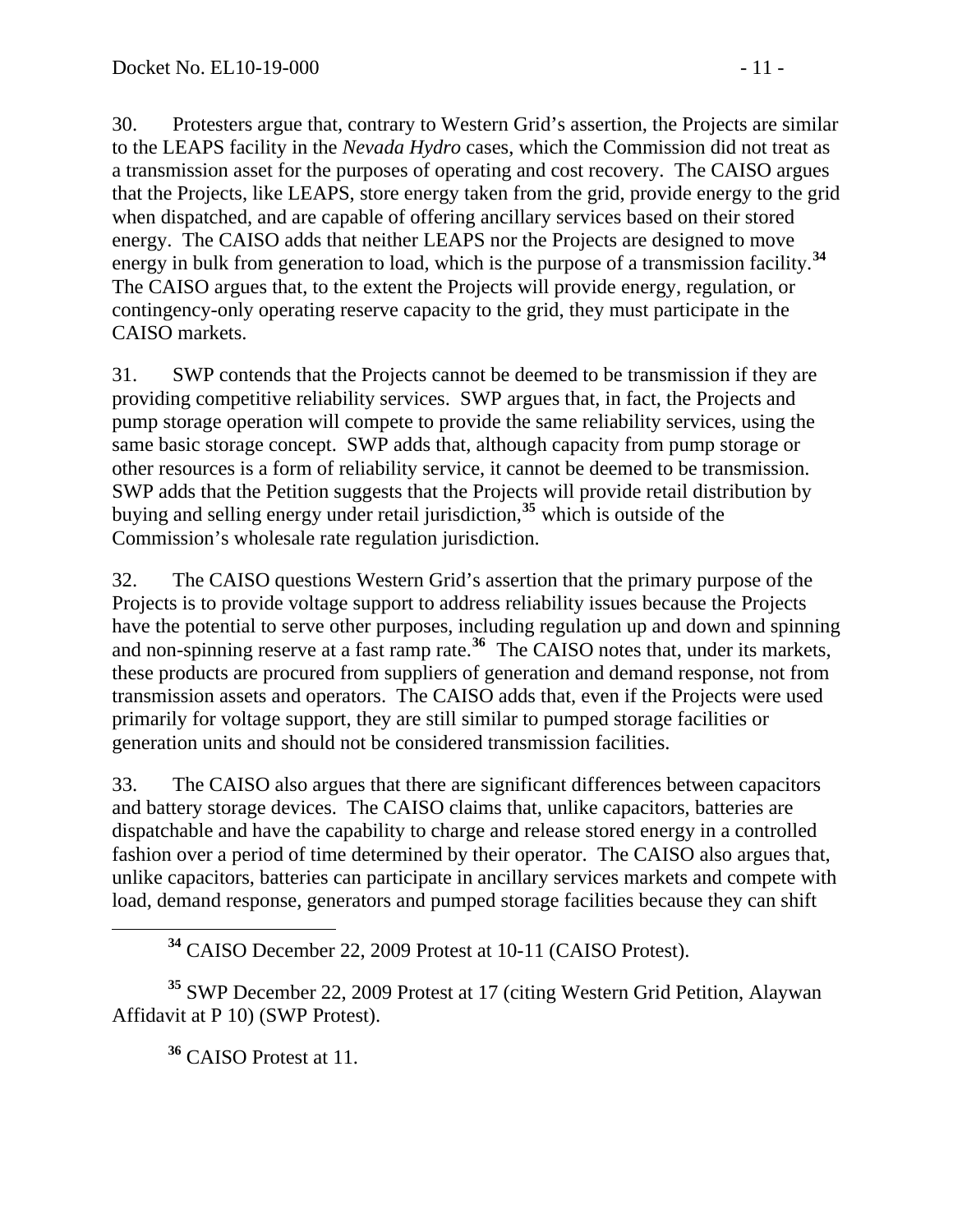energy consumption and affect energy imbalance and locational marginal prices for energy on the CAISO system. According to the CAISO, capacitors only release reactive power and do not affect energy imbalance or locational marginal prices because they are passive transmission components that maintain voltage on the transmission system.

34. Multiple protesters object to Western Grid's reliance on Texas PUC's finding that a battery storage unit should be classified as a transmission asset. The CAISO points out that Texas is not subject to the Commission's jurisdiction. The CAISO also argues that the applicability of the Texas PUC decision is undermined because the bundled services provided by the batteries in that proceeding are similar to unbundled services that generation, pumped storage, demand response and non-generation resources provide through the CAISO's markets. EPSA notes that the Texas PUC stated that it needed more time to consider fully all of the implications of storage.

35. The CAISO also questions the placement of the Projects under its operational control because the operation of the Projects can affect market prices and thus raises issues of CAISO independence and market participant's perception of the CAISO's neutrality. The CAISO argues that Western Grid has not made an adequate case for the CAISO to overcome threats to CAISO independence, given the Commission's rejection of the placement of LEAPS under CAISO operational control in *Nevada Hydro II*. Multiple protesters urge the Commission to follow its approach in *Nevada Hydro* by deferring an initial ruling to functionalize the Projects as transmission and directing the CAISO to initiate a stakeholder process to consider the appropriate treatment of the Projects.

36. The CAISO is concerned that providing Western Grid guaranteed cost recovery through the transmission access charge will place projects with similar characteristics, including other energy storage projects, demand response and generation, at a competitive disadvantage. Further, the CAISO argues that limiting the operation of the Projects to capacitor-like uses would require ratepayers to pay for the full cost of battery storage units without realizing the full benefits those resources provide.

37. The CAISO argues that allowing Western Grid to recover costs and a ROE through rolled-in transmission rates will distort the CAISO's markets and give Western Grid an economic advantage insofar as the energy from the Projects would be the lowestprice energy available and therefore always selected when offered. According to the CAISO, with costs for the Projects recovered through transmission rates, any energy or ancillary service products provided by the Projects would not be priced at marginal cost and compete in the market for these products. Therefore, the CAISO contends that the energy produced by the Projects would either be bid into the market at zero dollars as a price-taker or would be injected into the CAISO grid like must-take energy.

38. Ice Energy states that, while it agrees that energy storage may constitute transmission facilities in certain circumstances, it is incorrect to state that these devices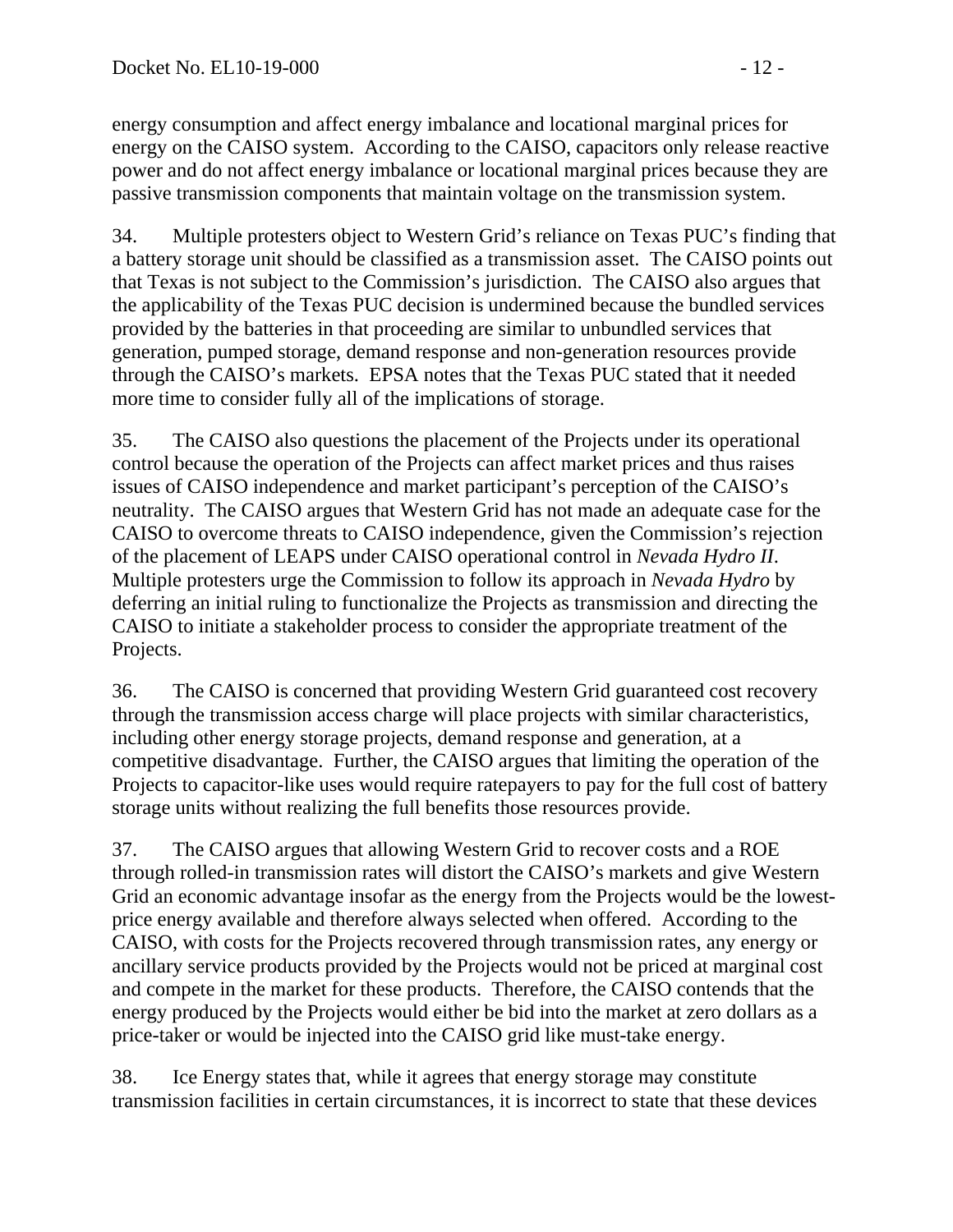must be classified as transmission facilities in order for Western Grid to receive comparable treatment in the CAISO transmission planning process. Ice Energy notes that the Commission has determined that the CAISO's transmission planning process adequately provides for consideration of demand response alternatives as part of its consideration of reliability and economic additions and upgrades.**<sup>37</sup>** Ice Energy argues that Order No. 890 does not limit "advanced technologies" to transmission and states that Commission intended to require all forms of energy storage that can provide alternatives in the transmission planning process to be eligible to participate. CAREBS and NEMA urge the Commission to ensure that all types of energy storage remain on equal footing with respect to transmission planning and the markets.

39. Several commenters state that the Petition raises important policy questions, adding that the Commission should give proper consideration to the role of storage and should issue a general rulemaking on energy storage devices. PSEG urges the Commission to initiate a technical conference exploring how storage can best participate in the bulk power system and to start developing rules applicable to storage technology. EPSA asserts that any proposed changes affecting the treatment of energy storage devices should be considered and developed through a stakeholder process. EPSA states that the Commission should not act on the Petition until it has developed a record on how treating energy storage devices as transmission facilities could affect market prices, settlement issues, and other emerging storage technologies. Modesto argues that, prior to Commission action, industry participants should be given an opportunity to determine the impacts of the Projects on the grid.

40. TANC argues that other storage technologies will emerge that might seek classification as transmission, adding that such classification could place operators and customers at a disadvantage by favoring one technology over another. TANC adds that misclassifying technology could send wrong price signals to the market, to the detriment of other technologies or customers.

41. SWP argues that the Commission should establish a nondiscriminatory framework to allow competition among standard and alternative transmission reliability providers. SWP contends that, based on the principles of Order No. 888,**[38](#page-12-0)** competitive

 **<sup>37</sup>** Ice Energy December 22, 2009 Comments at 5 (citing *Cal. Indep. Sys. Operator Corp.*, 123 FERC ¶ 61,283, at P 106 (2008)).

<span id="page-12-0"></span> (continued…) **<sup>38</sup>** *Promoting Wholesale Competition Through Open Access Non-Discriminatory Transmission Services by Public Utilities; Recovery of Stranded Costs by Public Utilities and Transmitting Utilities*, Order No. 888, FERC Stats. & Regs. ¶ 31,036 (1996), *order on reh'g*, Order No. 888-A, FERC Stats. & Regs. ¶ 31,048, *order on reh'g*, Order No. 888-B, 81 FERC ¶ 61,248 (1997), *order on reh'g*, Order No. 888-C, 82 FERC ¶ 61,046 (1998), *aff'd in relevant part sub nom. Transmission Access Policy Study Group*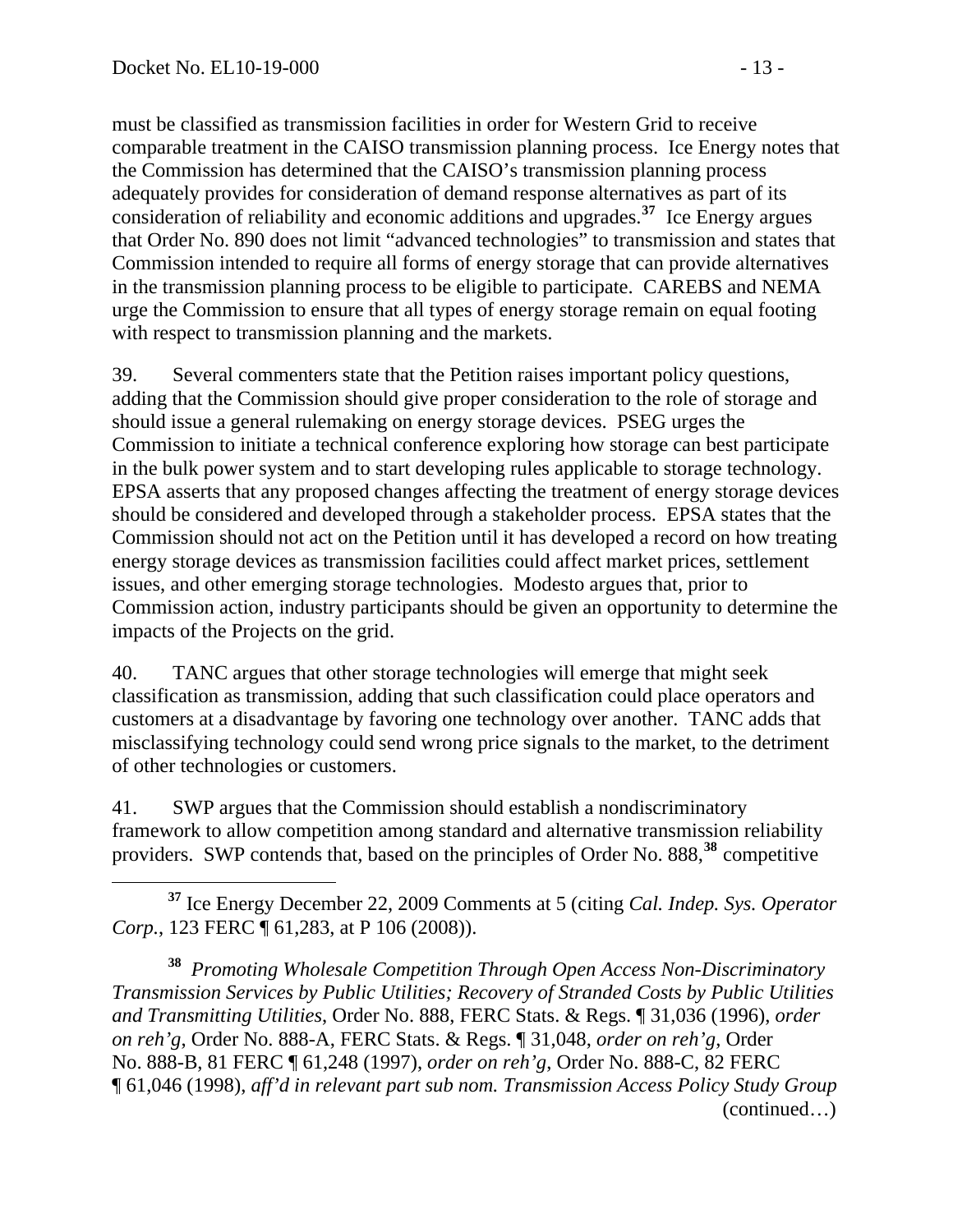reliability services should be unbundled from transmission to ensure equal opportunities to provide transmission reliability.

42. If the Commission does not reject the Petition, the CAISO requests that the Commission direct that the issues raised in the Petition be considered in an upcoming CAISO stakeholder process that will undertake a comprehensive review of ancillary service products and markets.**[39](#page-13-0)** The CAISO also requests that the Commission direct the CAISO to file a report following the conclusion of that process. The CAISO states that it is currently evaluating pilot programs that would permit the CAISO to study the operations of these resources and evaluate their participation in the markets and impacts on the CAISO grid, which would allow the CAISO to determine the appropriate role of storage going-forward.

#### **3. Commission Determination**

43. We find that, based on the specific circumstances and characteristics of the Projects, the Projects would be wholesale transmission facilities subject to the Commission's jurisdiction if operated as described by Western Grid. Western Grid has put forth a proposal that is unique thus far in terms of how it utilizes storage technology to mimic a wholesale transmission function. In reaching this conclusion, we have considered the specific way in which the Projects' NaS batteries will be operated and Western Grid's proposed cost recovery methodology. Our finding here that this particular project is transmission is limited to the facts presented by Western Grid in this proceeding.

44. We note that electricity storage devices, such as those that will be used in the Projects, do not readily fit into only one of the traditional asset functions of generation, transmission or distribution. Under certain circumstances, storage devices can resemble

 $\overline{a}$ *v. FERC*, 225 F.3d 667 (D.C. Cir. 2000), *aff'd sub nom. New York v. FERC*, 535 U.S. 1 (2002).

<span id="page-13-0"></span>**<sup>39</sup>** The CAISO states that it intends to initiate a stakeholder process in the second quarter of 2010 and that it will conduct this initiative to examine issues regarding how ancillary service product definitions and markets may need to be changed to: (1) enable the CAISO to obtain services from resources with the performance capabilities needed to operate the grid reliably as the mix of resources changes in response to environmental policy goals and technological change; and (2) efficiently accommodate new technologies that are able to provide needed ancillary services to support reliable grid operation. CAISO Protest at 24-25.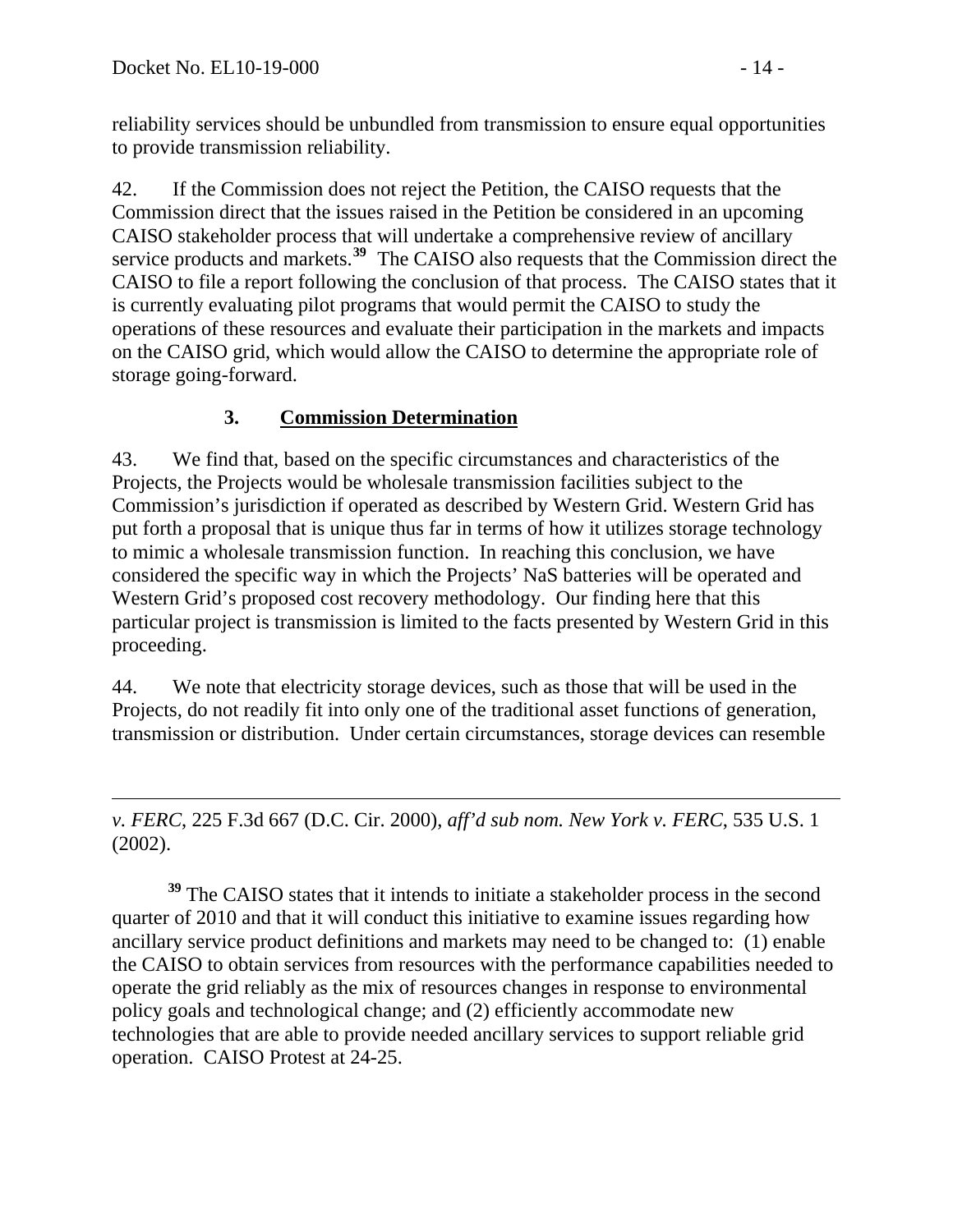any of these functions or even load. For this reason, the Commission has addressed the classification of energy storage devices on a case-by-case basis.**<sup>40</sup>**

45. Here, Western Grid proposes to operate the Projects under the direction of the CAISO in a similar manner to the way in which high-voltage wholesale transmission facilities are operated by PTOs under the direction of the CAISO. Western Grid states that these are the only ways in which it will operate the Projects. These functions are consistent with the CAISO's operating obligations with other transmission assets. Western Grid will be responsible for all operating functions, including maintenance, communication, and system emergencies. Most importantly, Western Grid will be responsible for energizing the NaS batteries used in the Projects.**[41](#page-14-0)** Because of this, the independence of the CAISO will be maintained, as the CAISO will not be responsible for buying power to energize the Projects, or physically operating the batteries when they are being charged and discharged. Importantly, Western Grid will operate the Projects, at the CAISO's direction, only as transmission assets.**[42](#page-14-1)** They will be operated in a way that is similar to the operation of other transmission assets (e.g., capacitors that address voltage issues or alternate transmission circuits that address line overloads or trips).

46. Also, just like other transmission assets, and unlike traditional generation assets, Western Grid will not retain revenues outside of the transmission access charge, and it will credit any revenues it may accrue as a result of charging/discharging the Projects through its PTO tariff.**[43](#page-14-2)** In particular, it will not arbitrage wholesale energy market

<span id="page-14-0"></span>**<sup>41</sup>** Western Grid Petition at 15; Alaywan Affidavit at P 23, 25. We note that, should Western Grid's Projects be approved through the CAISO's transmission planning process, the CAISO Tariff requires Western Grid to enter into a Transmission Control Agreement with the CAISO, which would be filed with the Commission pursuant to FPA section 205. The CAISO Tariff sets forth a *pro forma* Transmission Control Agreement that contains the parameters of the transmission owner's relationship with the CAISO including penalties and sanctions on PTOs by reference to their availability. The required Transmission Control Agreement between Western Grid and the CAISO would further set forth the specifics of Western Grid's expected operations of the Projects, including penalties in the event of Western Grid's non-performance when called upon by the CAISO. *See* CAISO Transmission Control Agreement, section 14.4 (Incentives and Penalties); Appendix C, section 9 (Incentives and Penalties), *available at* http://www.caiso.com/docs/09003a6080/25/a3/09003a608025a3bd.pdf.

<span id="page-14-1"></span>**<sup>42</sup>** Western Grid Petition at 10, 12.

<span id="page-14-2"></span>**<sup>43</sup>** *Id*. at 12.

**<sup>40</sup>** *See, e.g., Nevada Hydro II,* 122 FERC ¶ 61,272 at P 84.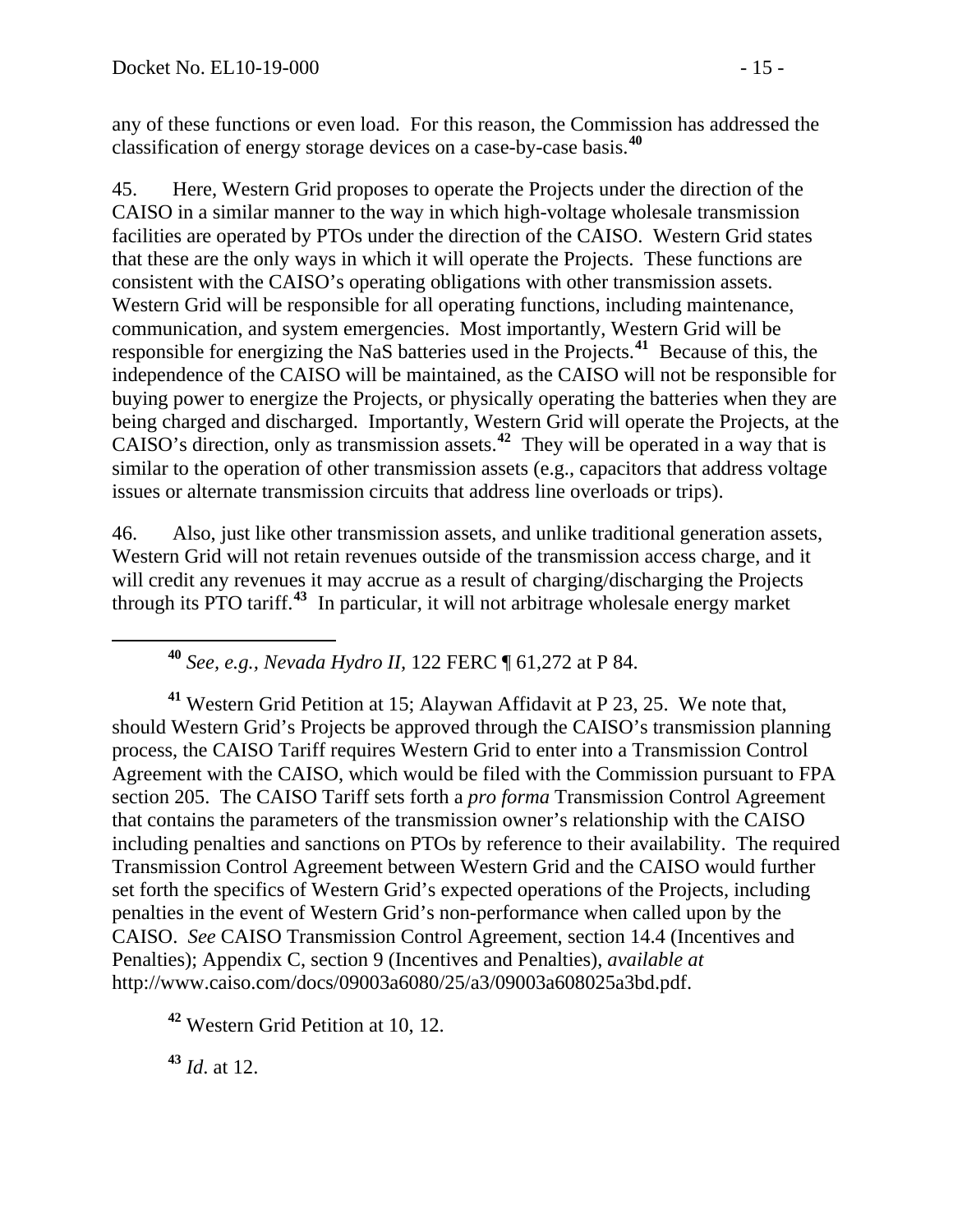prices.**<sup>44</sup>** Accordingly, these particular facilities, operated in the particular manner proposed here, function as transmission.

47. Regarding the comparison of the Projects to capacitor banks, the Commission has previously found capacitors to be transmission equipment.**[45](#page-15-0)** We do not dispute protesters' claims that the Projects share some characteristics with generation or are not identical to transmission assets such as capacitors. As we noted above, storage devices do not fit neatly into a traditional category of assets, be it transmission, generation, or distribution, given their ability to perform multiple functions. However, the Projects as Western Grid proposes to operate them do share some important characteristics with capacitors. Furthermore, we reiterate that the Commission has considered many factors on a case-by-case basis including the method by which storage devices are operated in determining if the particular storage project should be classified as transmission or not. As noted above, the CAISO will be responsible for directing when the Projects need to be called upon in the same manner as it would other transmission assets. Further, Western Grid states that the Projects will be used to provide voltage support and to address thermal overload situations,**[46](#page-15-1)** at the CAISO's instruction. Operation of the Projects for these specific uses, combined with the pass through of any incidental market revenues to customers through a PTO tariff, leads the Commission to conclude that the Projects are appropriately considered transmission.

48. We find that the facts and circumstances in this case are sufficiently distinguishable from those in *Nevada Hydro,* so as to justify the different result here. An important issue that arose in *Nevada Hydro* – and is echoed by protesters here – involves the question of whether the CAISO's operation of the LEAPS storage facility would render it an energy market participant.**[47](#page-15-2)** Nevada Hydro proposed that the CAISO would decide when to charge and discharge the facility and would therefore have influence over the prices paid and received during those operations. Nevada Hydro also did not propose any mechanism to deal with the potential costs and revenues from such market operations, which could have left the CAISO in the position of being a profit-seeking

**<sup>44</sup>** *Id*. at 15.

**<sup>45</sup>** *See Southern Company*, 80 FERC ¶ 61,318, 62,080 n.6.

**<sup>46</sup>** *See* Western Grid Petition. at 7.

<span id="page-15-2"></span><span id="page-15-1"></span><span id="page-15-0"></span>**<sup>47</sup>** *See Nevada Hydro,* 117 FERC ¶ 61,204 at P 28-32; *see also Nevada Hydro II,*  122 FERC ¶ 61,272 at P 82-83.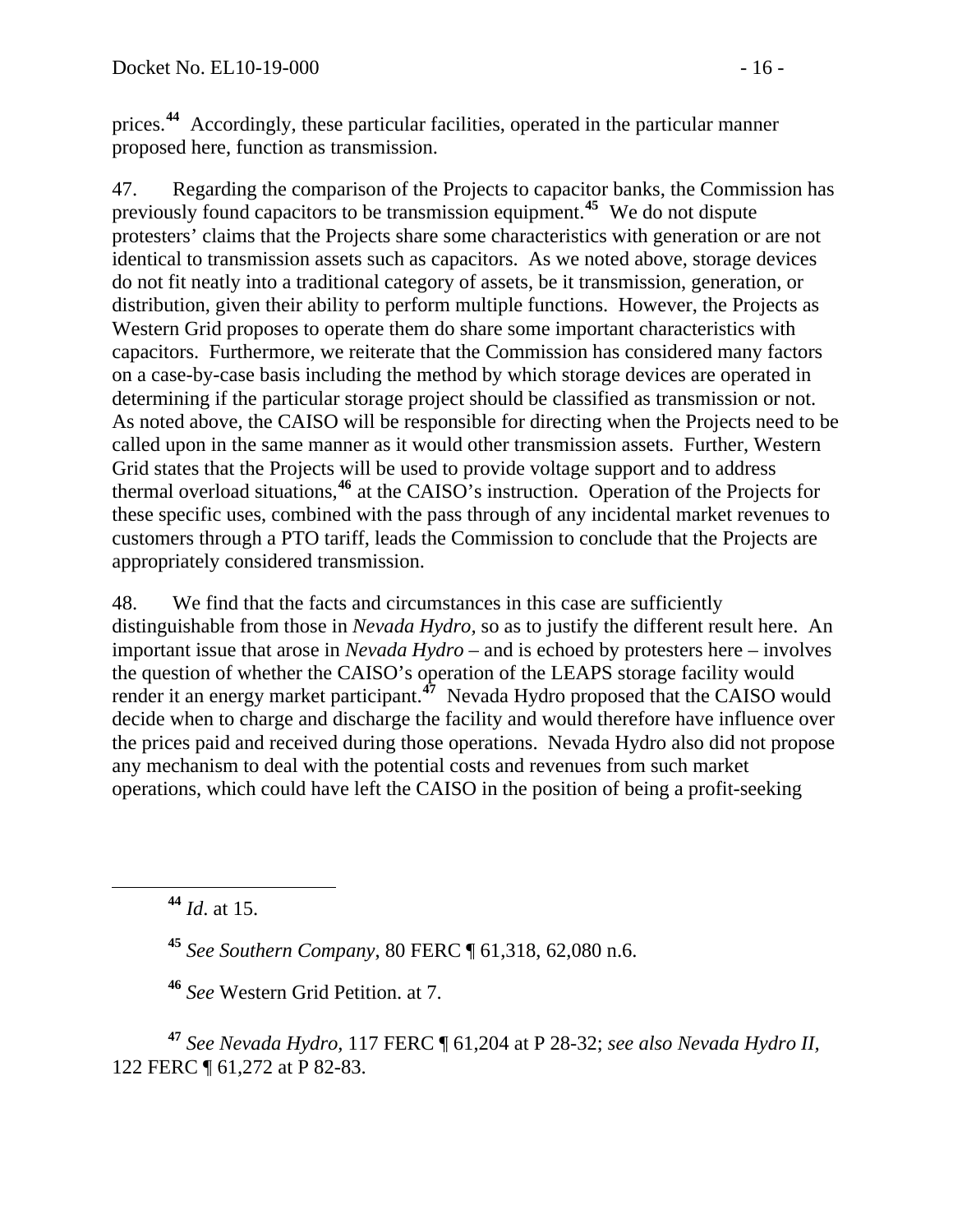operator of the LEAPS facility. Under those circumstances, the Commission agreed that it would be inappropriate for the CAISO to assume this degree of control.**<sup>48</sup>**

49. Western Grid's proposal eliminates this concern. Here, Western Grid itself will maintain the state of charge of its storage facilities that it (rather than CAISO) will arrange and purchase. Additionally, it will credit any incidental net revenues from such transactions to its customers via the transmission access charge. Therefore, there is little likelihood here that the CAISO will become a profit-seeking energy market participant, and we disagree with CAISO's argument to the contrary.

50. For this reason, the claims of the CAISO and SWP, among others, that an affirmative finding here will provide undue preference and discriminatory treatment to the Projects are unfounded. In claiming discriminatory treatment, protesters charge that the Projects will be guaranteed rate recovery for providing services similar to those of generation and pumped storage in competitive markets. This is not the case here. Generation and SWP's participating load both participate in CAISO markets and provide energy to the grid. The Projects will not be bid into the CAISO markets or be a market participant in any way; instead, they will only be operated at the CAISO's request when system reliability issues require them to provide voltage support to the grid.**[49](#page-16-0)** This fundamental operational difference justifies a different cost recovery treatment.

51. Similarly, protesters note that the Projects will be capable of not only providing voltage support but also energy and other ancillary services products. But as proposed, Western Grid will not be bidding the Projects into the CAISO markets and Western Grid's Projects will be used to provide voltage support and to address thermal overload situations,<sup>[50](#page-16-1)</sup> at the CAISO's instruction, which will only arise if there is no other competitive bid to provide that service through the markets. Thus, the Projects will not be undercutting competitive bids by market participants.

52. We disagree with MSR/Santa Clara's assertion that strategically-located generation or energy efficiency would necessarily qualify as transmission under the reasoning Western Grid uses to argue that the Projects are transmission. Again, the Commission has considered numerous factors in determining whether energy storage devices should be considered transmission including the way in which they are operated, the specific use of the project and the proposed cost recovery mechanism of the project sponsor. The Projects are being proposed to function as transmission by addressing

<span id="page-16-1"></span>**<sup>50</sup>** *Id*. at 7.

**<sup>48</sup>** *See Nevada Hydro II,* 122 FERC ¶ 61,272 at P 82.

<span id="page-16-0"></span>**<sup>49</sup>** Western Grid Petition at 13, 15.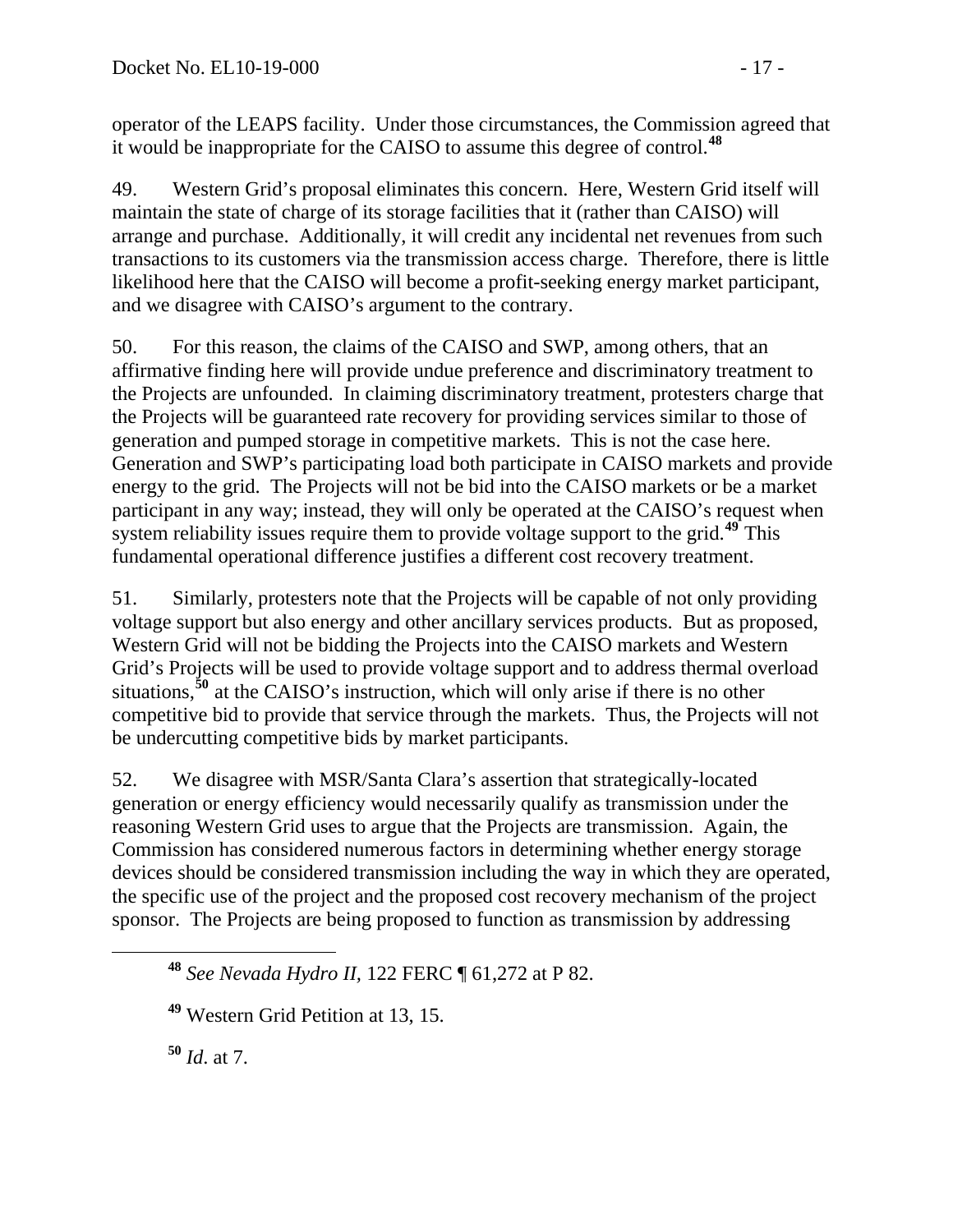reliability concerns on the transmission grid through provision of voltage support and remaining revenue neutral in the CAISO markets. By contrast, generation is built almost exclusively to produce electricity and has limited shared characteristics with transmission. Participating load projects also have historically not operated as transmission assets and have taken advantage of CAISO markets.

53. The CAISO's argument that limiting the operation of the Projects to providing capacitor-like services would be inefficient is either premature or unfounded. The Projects will be subject to review and approval by the CAISO in its transmission planning process. Pursuant to CAISO Tariff section 24.1.1, the CAISO will not approve the Projects if a superior alternative project is proposed or if the Projects do not pass a costbenefit analysis. Thus, if the CAISO approves the Projects, they would be paid for by ratepayers because the CAISO had found that they were the most efficient solution proposed.

54. We do not rely on the decision of the Texas PUC in making our findings. The Texas PUC approved that project before it on a case-by-case basis. We do not have the record of the case before us for consideration. Furthermore, the Texas PUC decisions are not precedential before the Commission.

55. SWP's argument that the Projects are not jurisdictional because they will serve retail load is a misinterpretation of the Petition. Western Grid clearly states that the Projects will provide "voltage control support needed for the operation of the transmission system."**[51](#page-17-0)** In addition, Western Grid states that the Projects are capable of resolving reliability concerns by, among other things, mitigating normal transmission overload, addressing transmission line trips, and reacting to voltage dips.**[52](#page-17-1)** These functions are wholesale transmission functions that qualify the Projects as jurisdictional wholesale transmission.

56. Lastly, we turn to commenters' request that the Commission defer action until the Commission institutes a more general proceeding (e.g., a rulemaking or technical conference) or to allow for the 2010 CAISO stakeholder process to consider this issue, among others, related to storage assets. We find no reason to defer action here. As noted above, our determination here is strictly limited to the specific circumstances identified by the applicant. In no way do we intend to classify all energy storage devices as transmission or otherwise. Also, nothing here precludes a general rulemaking in the future. Regarding the CAISO stakeholder process, we encourage the CAISO and its participants to explore these issues, and others, related to storage.

<span id="page-17-0"></span>**<sup>51</sup>** Western Grid Petition at 10; Perez Affidavit at P 25-30.

<span id="page-17-1"></span>**<sup>52</sup>** Western Grid Petition at 7.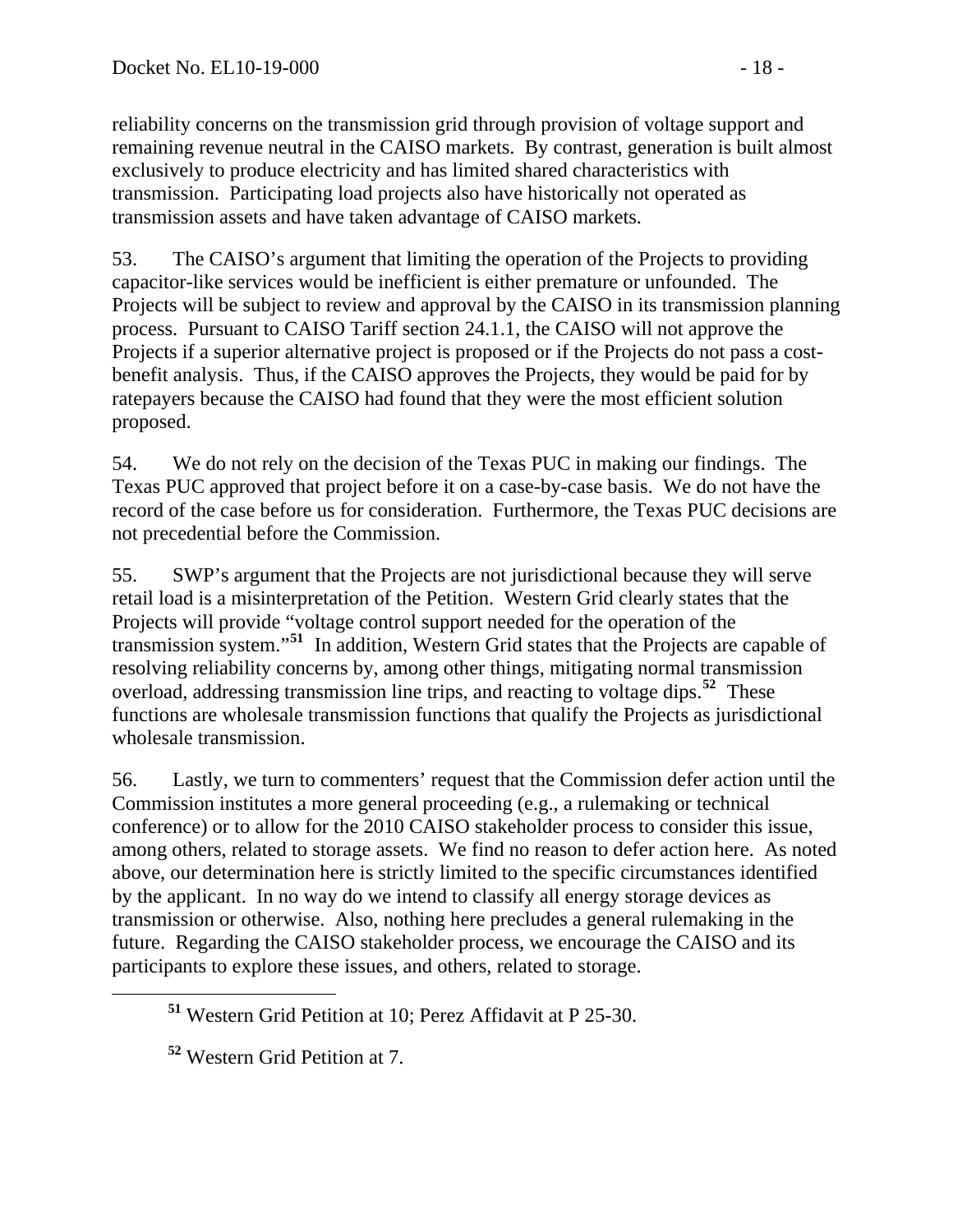#### **D. FPA Section 219 Requirement**

57. In Order No. 679, the Commission stated that an applicant for transmission rate incentives must demonstrate that the facilities for which it seeks incentives satisfy the requirements of FPA section 219 by either ensuring reliability or reducing the cost of delivered power by reducing transmission congestion.**[53](#page-18-0)** The Commission established a rebuttable presumption that a project is eligible for incentives under FPA section 219 if it: (1) results from a fair and open regional transmission planning process that considers and evaluates projects for reliability and/or congestion and is found to be acceptable to the Commission; or (2) has received construction approval from an appropriate state commission or state siting authority.**[54](#page-18-1)** The Commission also stated that it will consider incentive requests for projects that are still undergoing consideration in a regional transmission planning process but may make any requested incentive rate treatment contingent on the project being approved under the regional transmission planning process.<sup>[55](#page-18-2)</sup> However, the Commission has stated that a project that does not qualify for the rebuttable presumption may nevertheless satisfy the FPA section 219 standards if the project sponsor presents a factual record supporting a finding that the project is needed to maintain reliability or reduce congestion.<sup>[56](#page-18-3)</sup> In order to meet this requirement, a project sponsor may present detailed studies, engineering affidavits, or state siting approvals demonstrating that the FPA section 219 criteria are met.**[57](#page-18-4)**

#### **1. Western Grid's Proposal**

58. Western Grid argues that the Projects should be eligible for incentives under FPA section 219 and Order No. 679. Western Grid asserts that the Projects meet all of the Commission's requirements for incentives because the Projects involve innovative

**<sup>53</sup>** Order No. 679, FERC Stats. & Regs. ¶ 31,222 at P 57-58.

<span id="page-18-1"></span><span id="page-18-0"></span>**<sup>54</sup>** *Id*. In Order No. 679-A, the Commission clarified the operation of this rebuttable presumption by noting that the authorities and/or processes on which it is based (i.e*.*, a regional transmission planning process, a state commission, or siting authority) must, in fact, consider whether the project ensures reliability or reduces the cost of delivered power by reducing congestion. Order No. 679-A, FERC Stats. & Regs. ¶ 31,236 at P 49.

**<sup>55</sup>** Order No. 679, FERC Stats. & Regs. ¶ 31,222 at n.39.

**<sup>56</sup>** *Id*. P 57.

<span id="page-18-4"></span><span id="page-18-3"></span><span id="page-18-2"></span>**<sup>57</sup>** *See Duquesne Light Co.*, 118 FERC ¶ 61,087, at P 68 (2007); *see also Green Power Express*, 127 FERC ¶ 61,031 at P 41.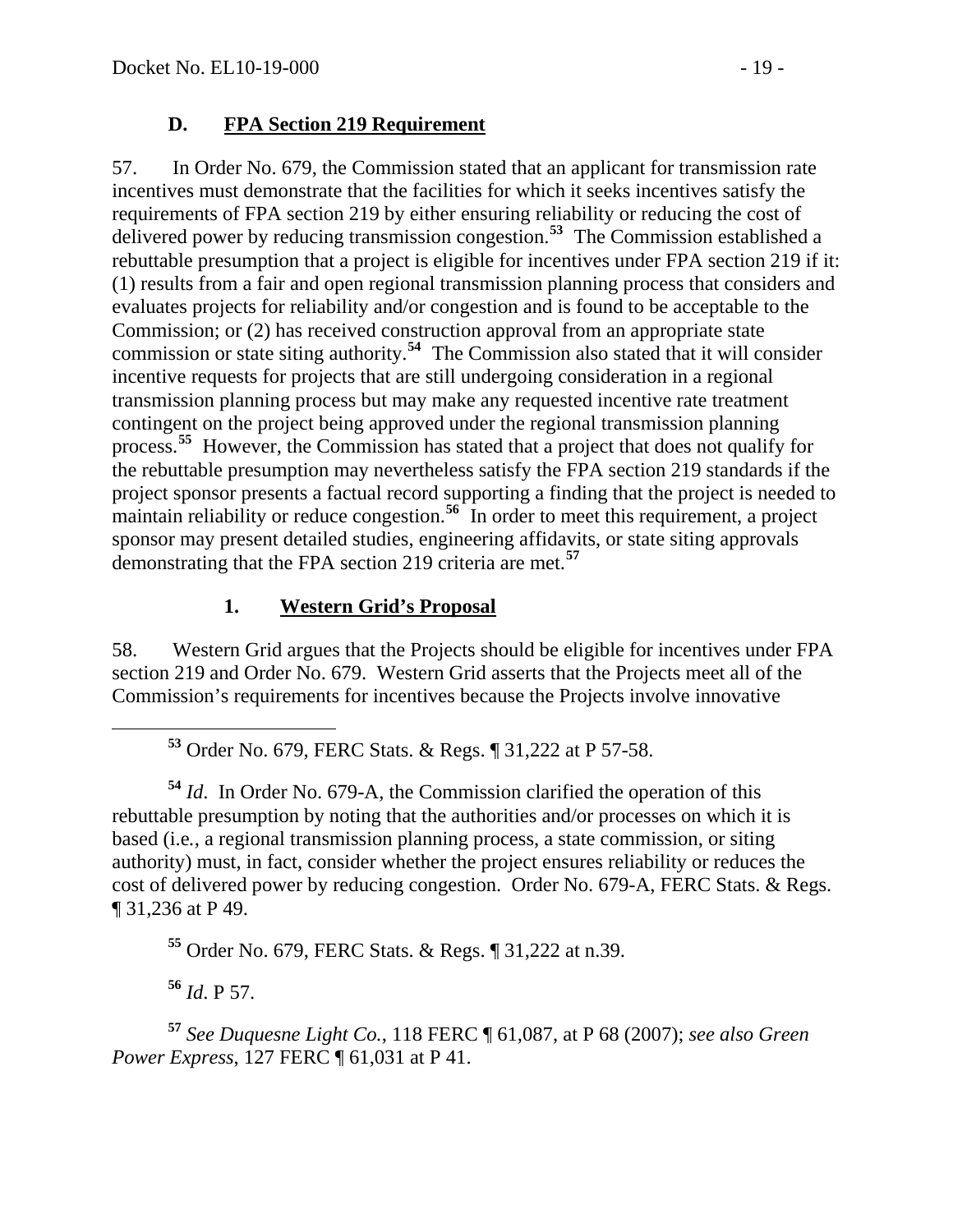advanced transmission technology and are narrowly tailored to address the early-stage development risks and challenges faced by Western Grid as an independent transmission developer.

59. Western Grid states that the Projects employ advanced technological innovations, adding that the transmission rates for the Projects will be similar to those in place for other innovative transmission system upgrades.**[58](#page-19-0)** Western Grid contends that the benefits of the Projects include use of low cost, off-peak energy to charge the NaS batteries, which are capable of discharging during on-peak hours when reliability needs are present. Western Grid argues that the application of smart grid technology in the Projects has significant environmental benefits and avoids the complex and prolonged environmental review associated with traditional reliability solutions.

60. Western Grid asserts that the cost of the NaS batteries used in the Projects is considerably lower than traditional utility alternatives. According to Western Grid, the deployment of the NaS batteries at strategic locations on the CAISO grid where traditional transmission solutions are less cost-effective will lead to a reduction in cost of manufacturing energy storage devices, which will further reduce the costs of maintaining transmission reliability with energy storage devices, to the benefit of ratepayers.**[59](#page-19-1)** Moreover, Western Grid contends that the Projects can be implemented in less than a year and therefore be in operation prior to any proposed utility solution.

## **2. Comments**

61. Multiple protesters argue that the Commission should deny the Petition until Western Grid can satisfy the requirements of FPA section 219 by demonstrating that the Projects reduce the cost of delivered power by reducing congestion. SoCal Edison contends that Western Grid does not discuss the size of the Projects, the cost of the technology as compared to traditional transmission solutions, or anything substantive that would allow a thorough analysis of whether the Projects could be considered economic or cost effective. SoCal Edison states that the Petition provides no analysis of the costs of the Projects or any economic benefits to the transmission grid. SoCal Edison asserts that, instead, the Petition generally discusses a hypothetical cost scenario that compares the cost of energy storage devices with a hypothetical transmission upgrade.

62. SoCal Edison argues that the Petition contains no analysis or evidence of reduced production costs, congestion costs, transmission losses, capacity, or other electric supply

**<sup>59</sup>** *Id*. at 20.

<span id="page-19-1"></span><span id="page-19-0"></span>**<sup>58</sup>** Western Grid Petition at 19 (citing *Duquesne Light Co.,* 125 FERC ¶ 61,028, at P 19 (2008) (*Duquesne Light)*).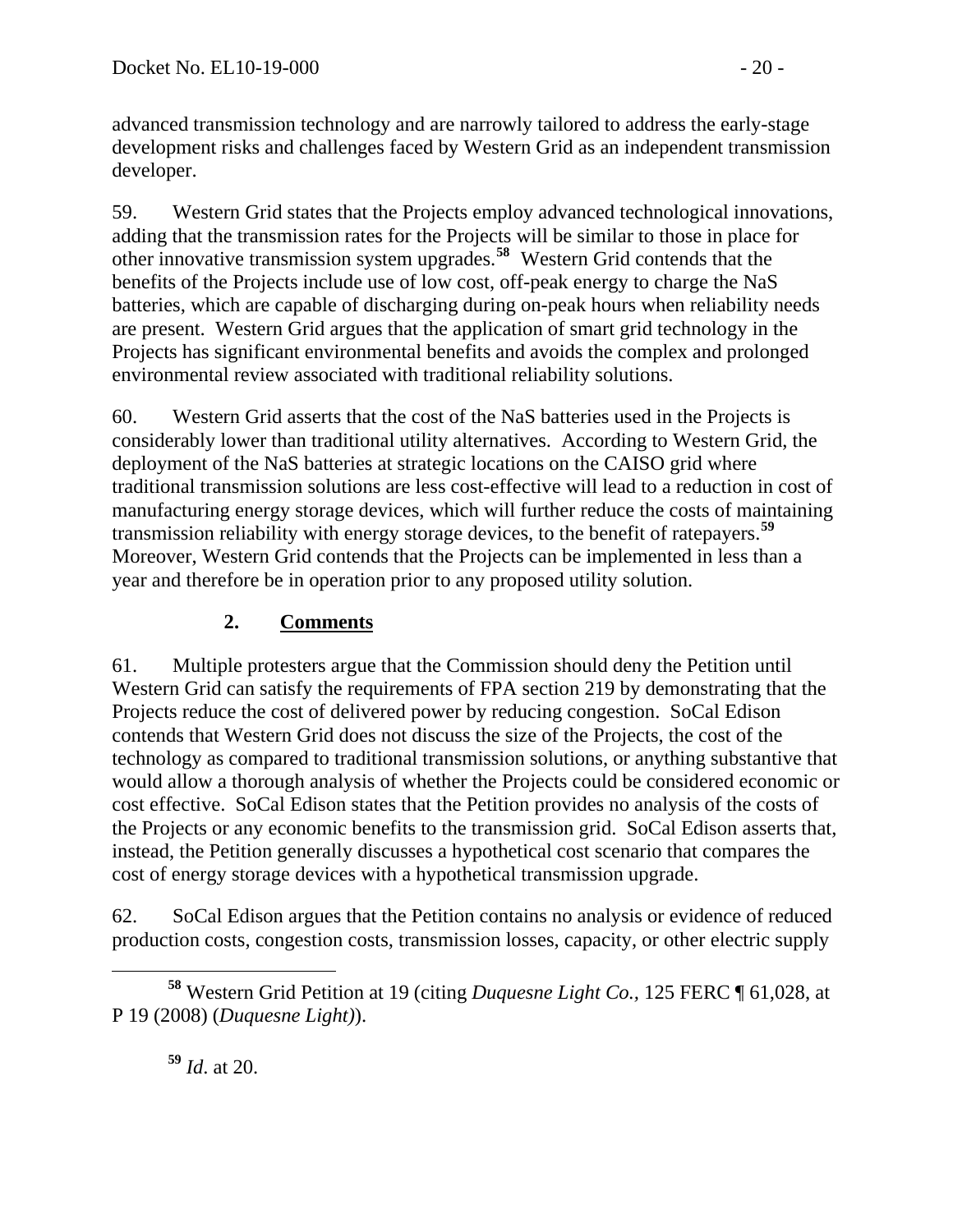costs and does not establish that the Projects will allow access to more cost-effective resources. Further, SoCal Edison asserts that Western Grid's claim that the Projects would be less expensive than a traditional transmission solution does not meet the requirements of FPA section 219. SoCal Edison contends that the Petition does not identify the reliability issues that the Projects are intended to address nor does it make the required showing that the Projects will enhance reliability.

63. MSR/Santa Clara argue that Western Grid has made no attempt to show that the Projects qualify for a presumption of eligibility for incentives. According to MSW/Santa Clara, Western Grid has provided no evidence that that Projects have been approved by a fair and open regional transmission planning process that considers and evaluates projects for reliability and/or congestion and is found to be acceptable to the Commission. MSR/Santa Clara contend that the Petition contains no evidence that the Projects have received construction approval from an appropriate state commission or state siting authority. Therefore, MSR/Santa Clara concludes that Western Grid has not met the requirements of FPA section 219 and is ineligible for transmission incentives.

64. MSR/Santa Clara also argue that Western Grid has not presented adequately detailed studies, engineering affidavits or state siting approvals to satisfy the threshold requirements of FPA section 219. MSR/Santa Clara state that the Petition provides no studies demonstrating congestion reduction, reliability improvements or cost savings for real-life projects. MSR/Santa Clara further state that no internal or external studies have been provided showing the benefits of the Project's technology in maintaining the reliability of a balancing authority. As such, MSR/Santa Clara argue that Western Grid has failed not only to meet the rebuttable presumption under FPA section 219 but also to demonstrate that it meets the threshold requirements for incentive rate treatment. Therefore, MSR/Santa Clara argue that the Commission should reject Western Grid's request for incentive rate treatment.

65. TANC argues that Western Grid's reliance on *Duquesne Light* to support its request for incentives is inapposite. TANC contends that, unlike Western Grid, the applicant in *Duquesne Light* did not request incentives for deployment of advanced technologies.**[60](#page-20-0)** Further, TANC contends that Western Grid has not provided evidence or sufficient analysis that its requested incentive rates would fall within the range of reasonableness. TANC claims that, absent the submission of a properly-prepared discounted cash flow analysis, Western Grid's request for specific rate incentives cannot be determined to be consistent with Commission policy and cannot be approved. TANC urges the Commission to defer or reject the request for incentive rates pending Western Grid's submission of adequate costs studies.

<span id="page-20-0"></span>**<sup>60</sup>** TANC December 22, 2009 Protest at 10 (citing *Duquesne Light.,*125 FERC ¶ 61,028 at P 14).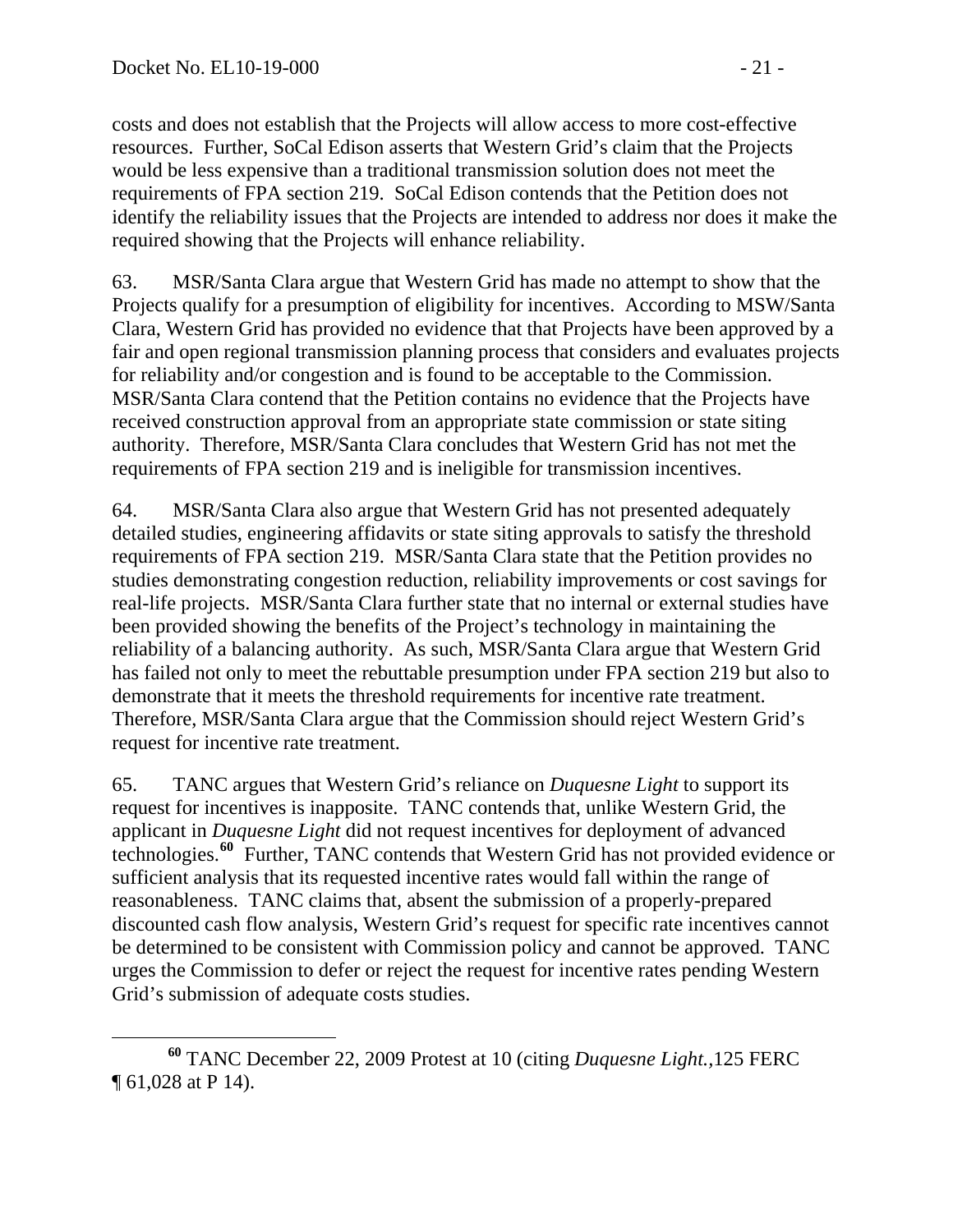66. TANC states that, to the extent Western Grid's recovery of costs through the CAISO's transmission access charge is a condition precedent for development of the Project, there is not sufficient indication that Western Grid's projects are viable. TANC argues that, because the CAISO has not considered and determined whether battery storage should be subject to its operational control with the cost of such facilities recovered through the transmission access charge, Western Grid cannot represent that it seeks incentive rates for a viable project. TANC contends that, until the Commission determines that sufficient evidence exists to determine the Projects' viability, it should refrain from granting incentive rates.

## **3. Commission Determination**

67. Because the Projects have not received approval through the CAISO's transmission planning process or received construction approval from the relevant state authorities, Western Grid is not entitled to the rebuttable presumption that the Projects are needed to maintain reliability or reduce congestion. Consequently, to meet the requirements of FPA section 219, Western Grid must provide a factual record sufficient to support a finding that the Projects are needed.**[61](#page-21-0)**

68. The Commission has previously granted requests for rate incentives for projects that have not relied on FPA section 219's rebuttable presumptions. However, in those cases, the applicants clearly demonstrated reliability or congestion concerns that the proposed project would address and supported such assertions with comprehensive and clear data, as well as internal and, in several cases, external studies. For example, in *Green Power Express*, the Commission found that the project met the FPA section 219 requirement based on studies and an engineering affidavit submitted by the applicant that showed the impact of the proposed transmission project on the existing network and demonstrated the project's ability to relieve congestion on Department of Energyidentified congested paths.**[62](#page-21-1)** In addition, the applicant in that proceeding submitted an outside study by the Brattle Group that confirmed the applicant's own results. In Pioneer,<sup>[63](#page-21-2)</sup> the Commission found that the applicant had provided sufficient information to demonstrate the project's reliability and congestion benefits, such as comprehensive power flow analyses that the Commission could use to verify the applicant's contention that its project ensured reliability or reduced the cost of delivered power by reducing

**<sup>61</sup>** Order No. 679, FERC Stats. & Regs. ¶ 31,222 at P 57.

**<sup>62</sup>** *See Green Power Express*, 127 FERC ¶ 61,031 at P 41.

<span id="page-21-2"></span><span id="page-21-1"></span><span id="page-21-0"></span>**<sup>63</sup>** *Pioneer Transmission, LLC*, 126 FERC ¶ 61,281 (2009) (*Pioneer*), *reh'g pending*.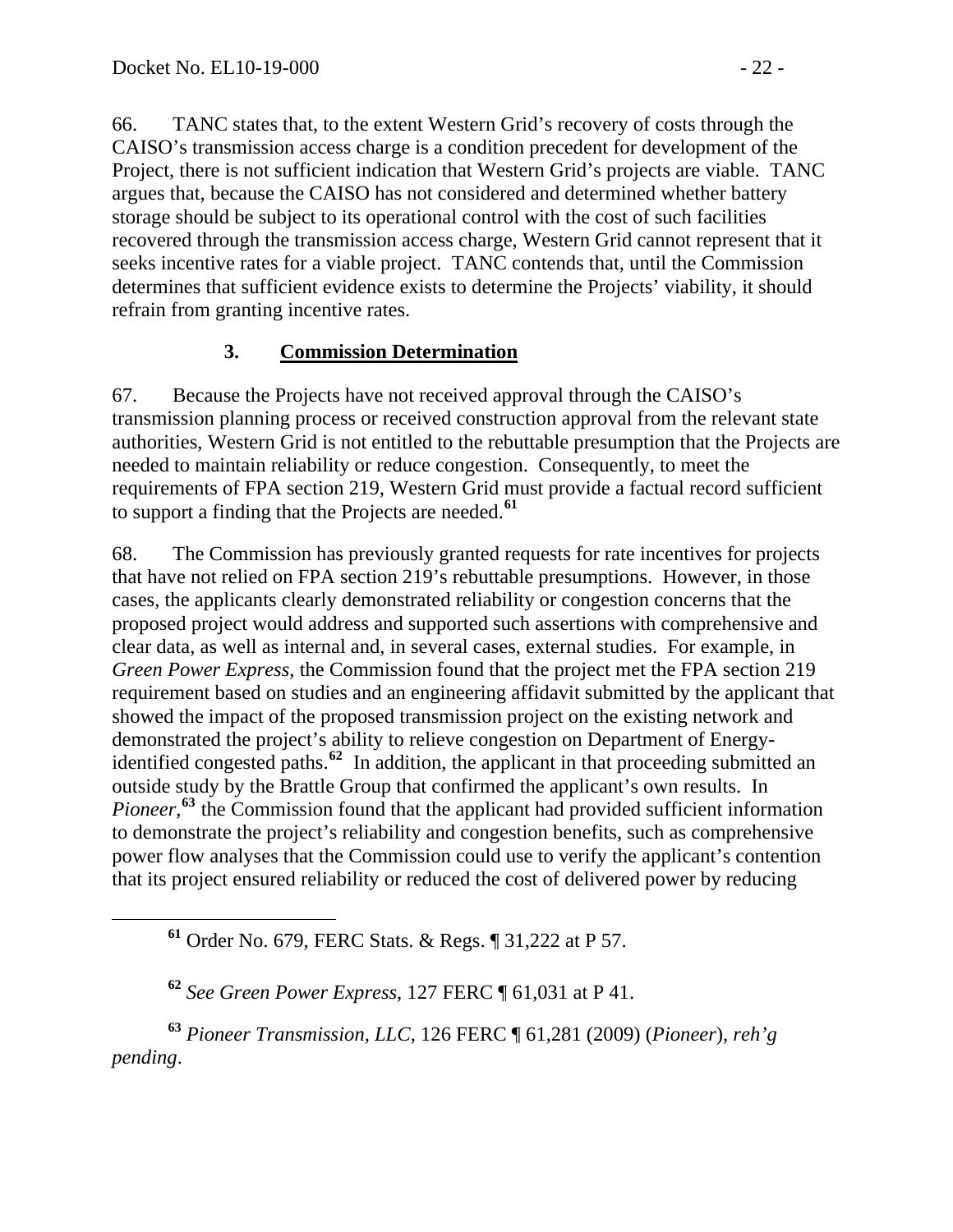congestion.**<sup>64</sup>** Finally, in *Tallgrass*, **<sup>65</sup>** the Commission similarly concluded that the applicant had satisfied the FPA section 219 requirement based on both the data presented in the filing and the project's similarity with other transmission projects studied by the Southwest Power Pool, the relevant RTO in that proceeding. **<sup>66</sup>**

69. By contrast, in several recent cases, project applicants have neither relied on FPA section 219's rebuttable presumptions nor made a sufficient demonstration that proposed projects would ensure reliability or reduce the price of delivered power by reducing congestion. In *Green Energy Express*, the Commission found that the economic and feasibility studies supplied by the applicant contained minimal details and could not support a determination that the project ensured reliability or reduced the price of delivered power by reducing congestion.**[67](#page-22-0)** In *SoCal Edison*, **[68](#page-22-1)** the Commission found that the system impact studies provided by the applicant were not sufficiently comprehensive to satisfy the requirements of section 219. Noting those shortcomings, the Commission in both cases conditionally granted requested incentives contingent on approval of the projects in the CAISO's transmission planning process, stating that the CAISO's transmission planning process may adequately consider the reliability and congestion-relieving impacts of the proposed projects.

70. Here, Western Grid has not provided the Commission with the necessary support to determine whether the Projects ensure reliability or reduce the price of delivered power by reducing congestion.**[69](#page-22-2)** Western Grid has provided several affidavits and supporting exhibits; however, the information provided by Western Grid is significantly less comprehensive than the above-noted studies that the Commission found sufficient to satisfy the FPA section 219 requirement when an applicant was not entitled to a rebuttable presumption under Order No. 679. For example, Western Grid offers no indication of the broader impacts that the Projects or energy storage devices will have on

**<sup>64</sup>** *See id.* P 37-38.

**<sup>65</sup>** *See Tallgrass Transmission, LLC*, 125 FERC ¶ 61,248, at P 42 (2008) (*Tallgrass*), *reh'g pending*.

**<sup>66</sup>** *See Pioneer*, 126 FERC ¶ 61,281 at P 37.

**<sup>67</sup>** *Green Energy Express,* 129 FERC ¶ 61,165 at P 27-28.

<span id="page-22-2"></span><span id="page-22-1"></span><span id="page-22-0"></span>**<sup>68</sup>** *Southern California Edison Co.*, 129 FERC ¶ 61,246, at 27-28 (2009) (*SoCal Edison*).

**<sup>69</sup>** *See, e.g., id*.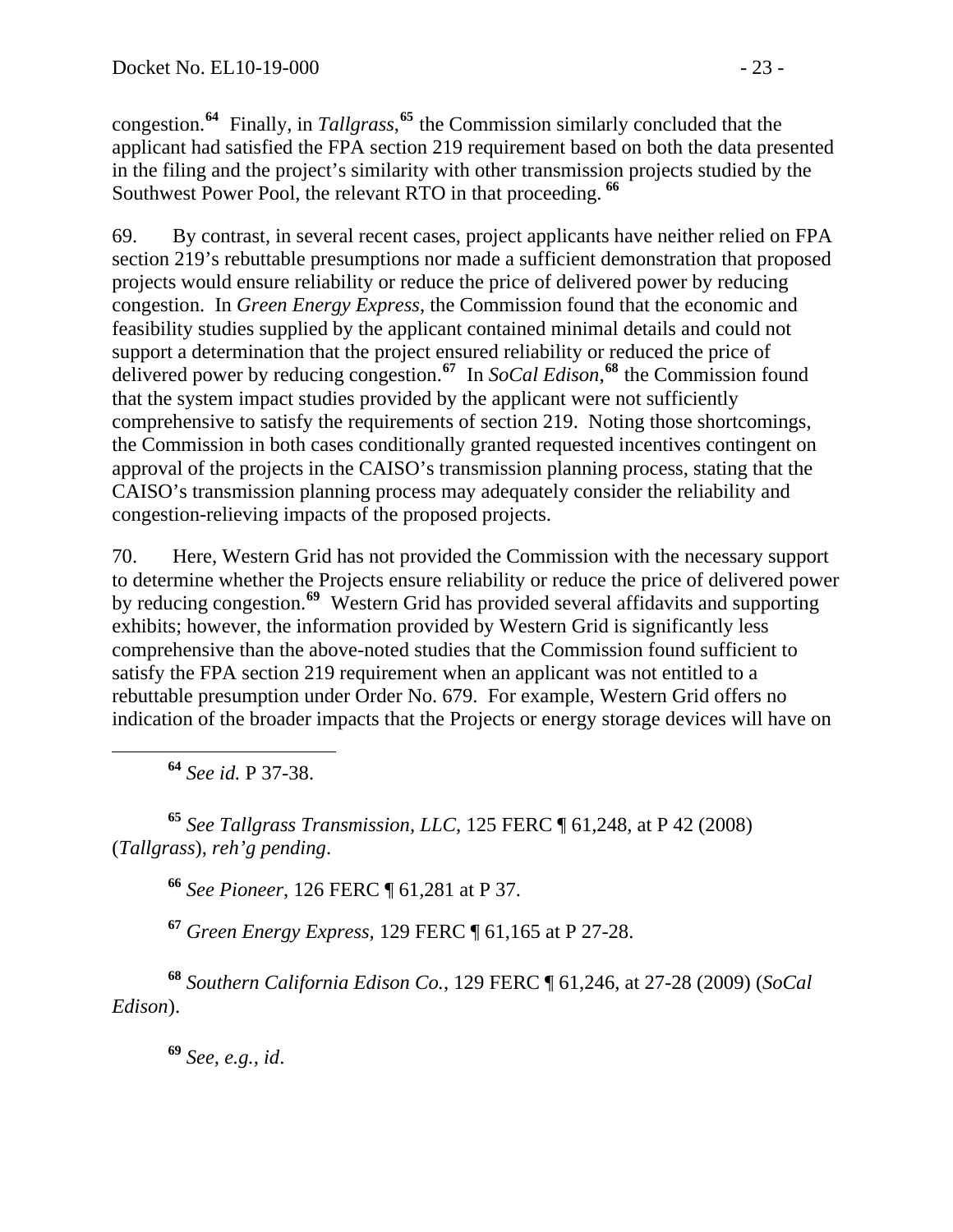the CAISO system. Moreover, Western Grid provides no substantive analysis or evidence of reduced congestion or costs, nor does it identify the reliability issues that the Projects are proposed to address or sufficiently demonstrate reliability improvements. Accordingly, we cannot find that the Projects satisfy the FPA section 219 requirement.**<sup>70</sup>**

71. However, because the CAISO's transmission planning process will adequately consider the reliability and congestion-relieving impacts of the Projects, the Commission will conditionally grant the incentives requested by Western Grid, with the exception of the abandoned plant incentive, subject to their approval in the CAISO transmission planning process. We direct Western Grid to submit a filing within 30 days of the approval of the Projects in the CAISO's transmission planning process.**[71](#page-23-0)** If the Projects are approved in the CAISO's transmission planning process, Western Grid must provide

<span id="page-23-0"></span>**<sup>71</sup>** We reiterate that our findings here do not predetermine the outcome of the CAISO's transmission planning process. The CAISO Tariff sets forth that the CAISO Governing Board or management will independently determine whether to approve economically driven projects such as the Projects:

In determining whether to approve the project, the CAISO Governing Board or CAISO management, as applicable, shall consider the degree to which, if any, the benefits of the project outweigh the costs, in accordance with the procedures and using the technical studies set forth in the Business Practice Manual. [. . . ] The CAISO management or CAISO Governing Board, as appropriate, in determining whether to approve or recommend the project, shall also consider the comparative costs and benefits of viable alternatives to the proposed transmission upgrade or addition, including (1) other transmission additions or upgrades, or the effects of other transmission additions or upgrades proposed under Section 24.2 during the Transmission Planning Process cycle, (2) Demand-side management, (3) acceleration or expansion of any transmission upgrade or addition already approved by the CAISO Governing Board or included in any CAISO annual Transmission Plan, or (4) Generation.

CAISO Tariff section 24.1.1(b) (Economically Driven Projects).

In its determination of benefits, the CAISO should consider the benefits associated only with Western Grid's proposed use of its facilities as proposed in its Petition (*i.e*., the Projects will be used to provide voltage support and to address thermal overload situations, at the CAISO's instruction).

**<sup>70</sup>** Our decision here does not preclude Western Grid from submitting additional support in a new proceeding to satisfy these FPA section 219 requirements.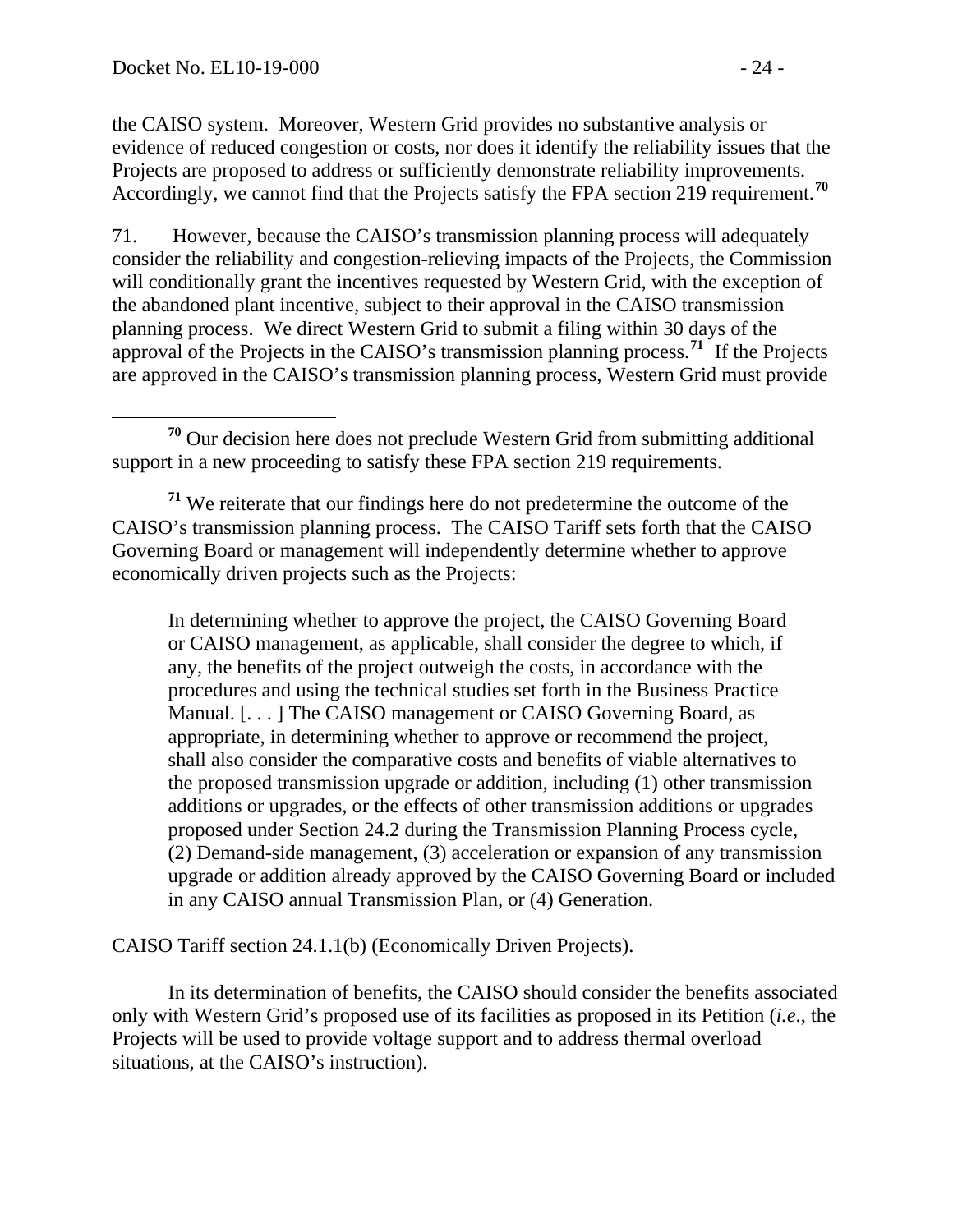in its filing evidence not only that the Projects were approved in the CAISO's transmission planning process but also that the transmission planning process included a finding that the Projects will ensure reliability or reduce the cost of delivered power by mitigating congestion, consistent with Order No. 679-A.**<sup>72</sup>**

### **E. Nexus Requirement and Requested Incentives**

72. In addition to satisfying FPA section 219's requirement that a project ensure reliability or reduce the cost of delivered power by reducing congestion, an applicant must demonstrate that there is a nexus between the incentive sought and the investment being made. In Order No. 679-A, the Commission clarified that the nexus test is met when an applicant demonstrates that the total package of incentives requested is "tailored to address the demonstrable risks or challenges faced by the applicant."**[73](#page-24-0)**

73. As part of the evaluation of whether the incentives requested are tailored to address the demonstrable risks or challenges faced by the applicant, the Commission has found the question of whether a project is "routine" to be particularly probative. In *BG&E*, the Commission provided guidance on the factors that it will consider when determining whether a project is routine.**[74](#page-24-1)** The Commission stated that it will consider all relevant factors presented by the applicant, including evidence on: (1) the scope of the project (e.g., dollar investment, increase in transfer capability, involvement of multiple entities or jurisdictions, size, effect on region); (2) the effect of the project (e.g., improving reliability or reducing congestion costs); and (3) the challenges or risks faced by the project (e.g., siting, long lead times, regulatory and political risks, specific financing challenges, other impediments). The Commission also explained that, when an applicant has adequately demonstrated that the project for which it requests an incentive is not routine, that applicant has shown, for purposes of the nexus test, that the project faces risks and challenges that merit an incentive.**[75](#page-24-2)**

74. Based on the evidence, we find that Western Grid has demonstrated that the Projects are not routine. We also conclude that Western Grid has demonstrated that the

**<sup>73</sup>** Order No. 679-A, FERC Stats. & Regs. ¶ 31,236 at P 40.

<span id="page-24-2"></span><span id="page-24-1"></span><span id="page-24-0"></span>**<sup>74</sup>** *Baltimore Gas & Elec. Co.*, 120 FERC ¶ 61,084, at P 52-55 (2007), *reh'g denied*, 123 FERC ¶ 61,262 (2008).

**<sup>75</sup>** *Id*. P 54.

**<sup>72</sup>** *See* Order No. 679-A, FERC Stats. & Regs. ¶ 31,236 at P 49. *See also Green Energy Express,* 129 FERC ¶ 61,165 at P 30; *Central Maine Power Co.*, 125 FERC  $\P$  61,182, at P 57 (2008) (directing further filing).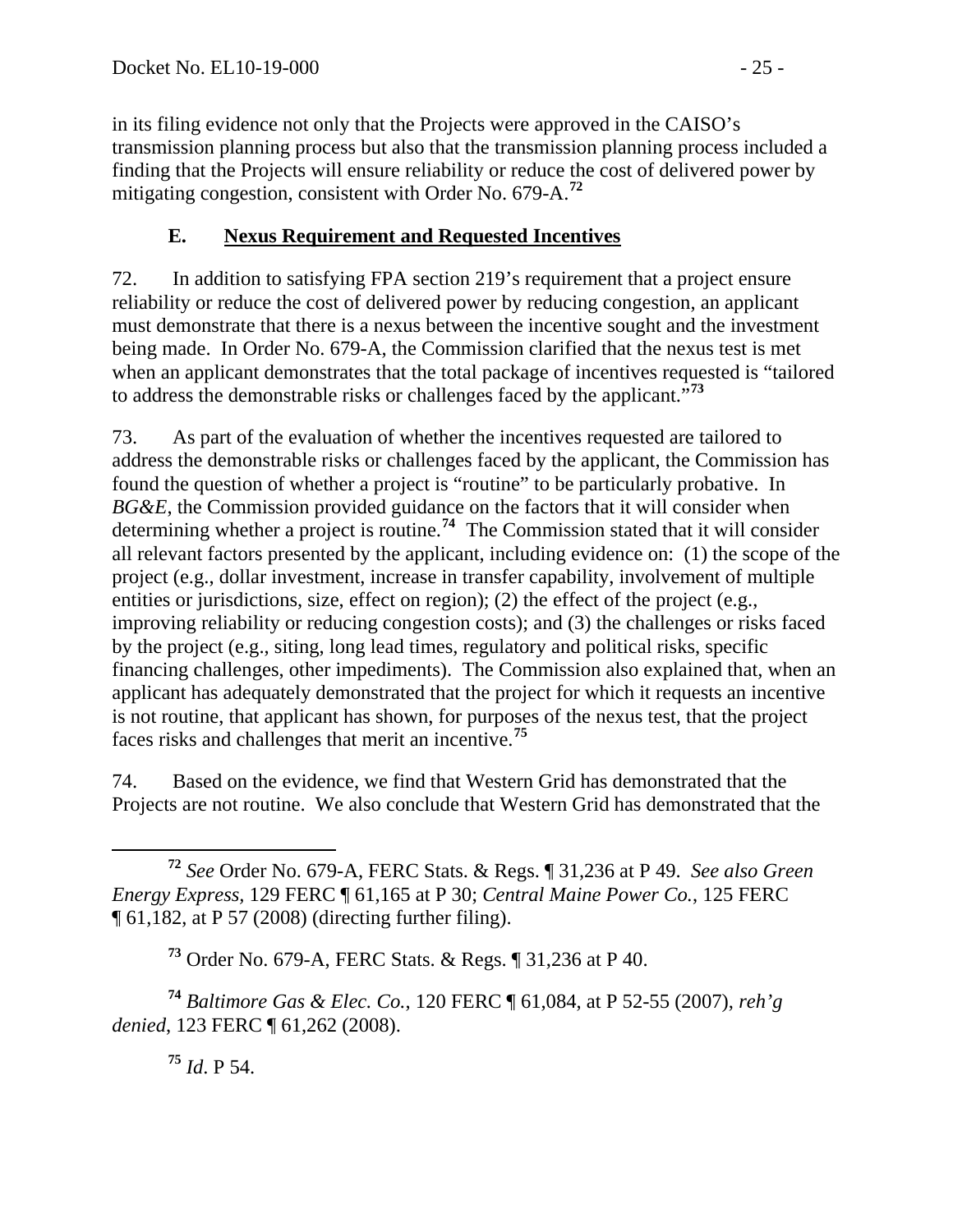total package of incentives, as conditioned in this order and with the exception of the abandoned plant incentive, is tailored to the risks and challenges faced by the Projects. We discuss below our finding that the Projects are not routine and the nexus between each requested incentive and the particular risks and challenges Western Grid faces in connection with the Projects.

# **1. Western Grid's Overview of Proposal**

75. Western Grid argues that there is a clear nexus between the requested incentives and the Projects. Western Grid contends that the rate treatment sought is necessary to obtain new capital investment, to continue development through the CAISO transmission planning process, and to establish a regulatory foundation to ultimately obtain permanent financing for the Projects if the necessary CAISO and government approvals are obtained.**[76](#page-25-0)**

76. Western Grid argues that it faces significant development risks because it is a start-up company funded by its principals, who have borne all development costs to date. Western Grid notes that it has been actively working to secure new capital investment which, it states, is necessary in order to continue the development process. Western Grid claims it faces risk and uncertainty in development and construction of the Projects, especially compared to a traditional investor-owned utility or other transmission owners with a current, on-going revenue stream. Western Grid contends that, if it is not permitted to recover up-front costs (i.e., through recovery of pre-commercial expenses in its transmission "rate base") through regulatory rate incentives, it will be forced to finance the estimated \$250 million in development and construction costs through equity infusions and debt financing which, Western Grid claims, would be significantly costly given the state of financial markets.

77. Western Grid argues that the ability to recover costs if the Projects are abandoned due to factors beyond the control of Western Grid is very likely to be a determinative factor when the investors evaluate the risks involved in investing in the Projects.

# **2. Construction Work In Progress**

# **a. Western Grid's Proposal**

78. Western Grid claims that there is a nexus between its investment in the Projects and its request to include 100 percent of CWIP in rate base. Western Grid argues that recovery of 100 percent of CWIP will provide predictable and stable levels of cash flow during the construction period of the Projects. Western Grid notes that the Commission

<span id="page-25-0"></span>**<sup>76</sup>** Western Grid Petition at 20-21.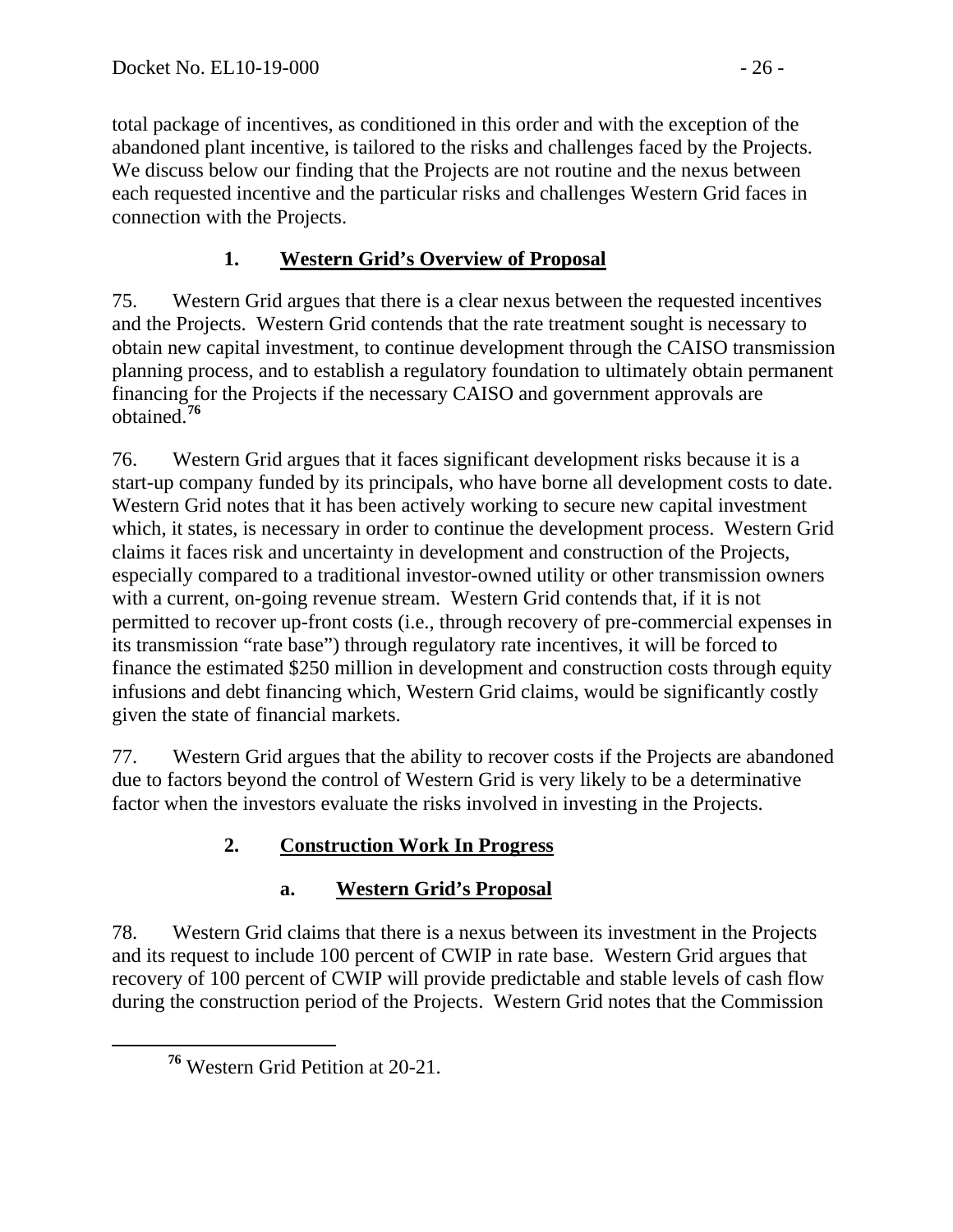has found that earning a return on 100 percent CWIP during construction significantly improves cash flow stability during a period in which a project incurs substantial capital expenditures.<sup>77</sup> Western Grid argues that recovery of 100 percent of CWIP would allow it to begin generating cash with which to service debt, and would reduce the required amount of external capital.

### **b. Commission Determination**

79. In Order No. 679, the Commission established a policy that allows utilities to include, where appropriate, 100 percent of prudently-incurred transmission-related CWIP in rate base.**[78](#page-26-0)** The Commission stated that this rate treatment will further the goals of FPA section 219 by providing up-front regulatory certainty, rate stability, and improved cash flow, reducing the pressures on an applicant's finances caused by investing in transmission projects.**[79](#page-26-1)**

80. In Order No. 679, the Commission stated that it will consider each proposal on the basis of the particular facts of the case.<sup>[80](#page-26-2)</sup> Considering the size of Western Grid as a startup venture and its investment in the Projects, we find that authorization of the CWIP incentive is appropriate to assist in the construction of the Projects. Western Grid estimates that the Projects will cost up to \$250 million in development and construction costs. These costs will put significant pressure on Western Grid's finances as a start-up company. Consistent with Order No. 679, we find that authorizing recovery of 100 percent of CWIP for the Projects will facilitate Western Grid receiving an investment grade credit rating sooner, improve cash flow, and lower borrowing costs.**[81](#page-26-3)** Granting the CWIP incentive will help ease financial pressure by providing upfront certainty as Western Grid moves forward with the Projects.

81. Accordingly, we find the Projects are eligible to recover 100 percent of CWIP in rate base contingent on the Projects' approval in the CAISO transmission planning process, discussed above. Our acceptance of Western Grid's proposal to recover 100 percent of CWIP in rate base is also conditioned upon Western Grid fulfilling the

**<sup>78</sup>** Order No. 679, FERC Stats. & Regs. ¶ 31,222 at P 29, 117.

**<sup>79</sup>** *Id.* P 115.

<span id="page-26-2"></span>**<sup>80</sup>** Order No. 679, FERC Stats. & Regs. ¶ 31,222 at P 117.

<span id="page-26-3"></span>**<sup>81</sup>** *See Green Power Express*, 127 FERC ¶ 61,031 at P 66.

<span id="page-26-1"></span><span id="page-26-0"></span>**<sup>77</sup>** Western Grid Petition at 26 (citing *Green Power Express*, 127 FERC 61,031 at P 66).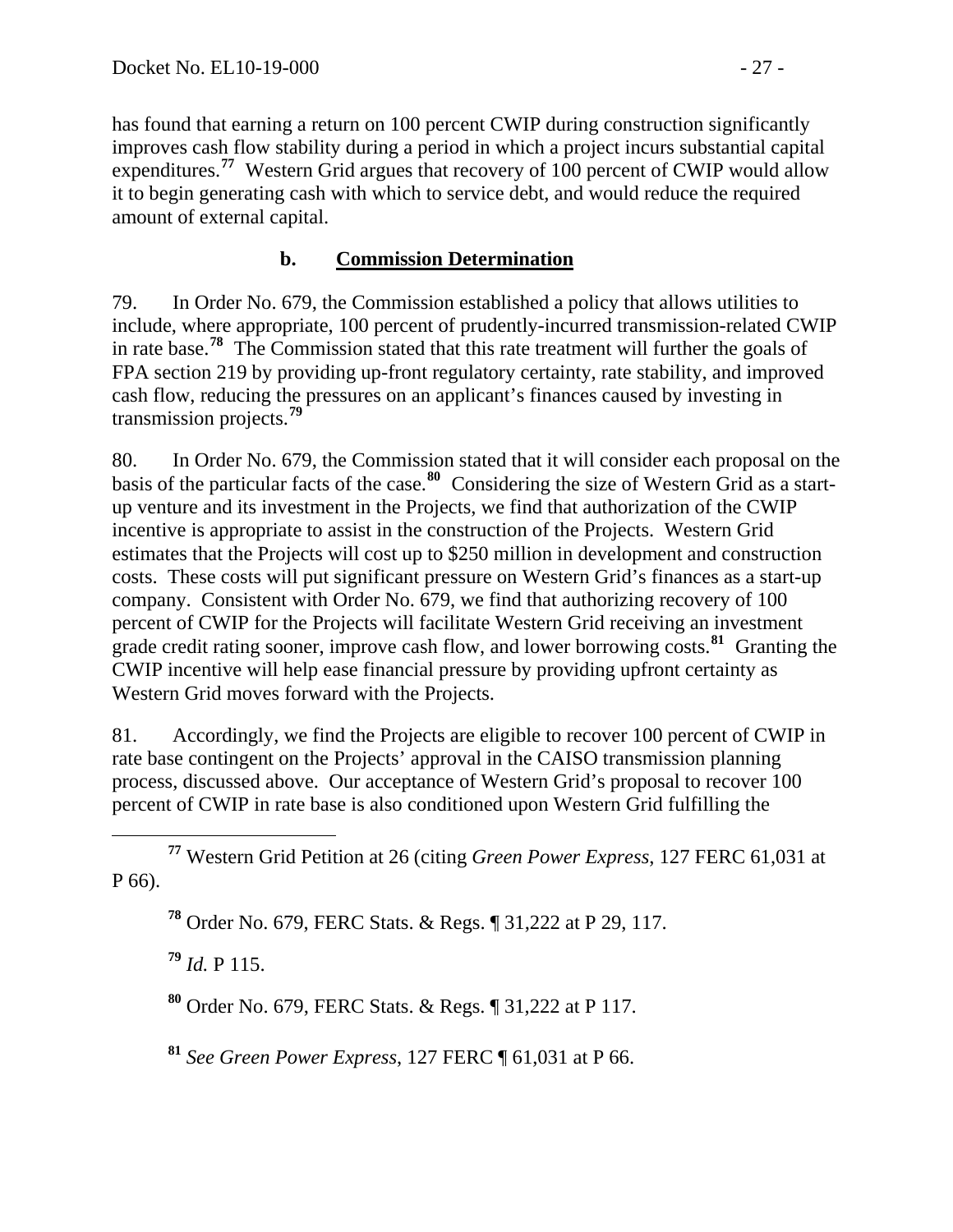Commission's requirements for CWIP inclusion for these transmission facilities in a future filing under FPA section 205.**<sup>82</sup>** In such future filing, we direct Western Grid to include the CWIP for the Projects in a stand-alone balance account mechanism.

## **3. Abandoned Cost Recovery**

# **a. Western Grid's Proposal**

82. Western Grid seeks 100 percent recovery of its prudently incurred costs for the Projects if they are cancelled or abandoned for reasons outside of its control.**[83](#page-27-0)** Western Grid states that it continues to incur costs to obtain necessary regulatory approvals for the Projects and participate in regional transmission planning processes and can only continue to make these expenditures if there is some assurance of recovering prudentlyincurred costs if it has to abandon the Projects.

83. Western Grid states that the abandoned plant incentive is appropriate because the Projects face significant risks and may be impacted by otherwise location-constrained renewable generation resources that currently are in early planning and development stages. Western Grid argues that the Projects face possible revenue effects due to changes in federal tax policy for renewable generation, energy markets, and capital markets. Western Grid contends that the abandonment incentive would protect it from losing prudently-incurred investment costs, ensure the availability of financing at reasonable terms in the current financial climate, and provide additional assurance to lenders and investors that any prudently-incurred costs will be recovered.

84. Western Grid asserts that the Commission, in *Green Power Express*, recognized that risks associated with transmission projects are magnified by the uncertainty of final development of the interconnecting generation projects and noted that the abandonment incentive assisted in reducing these risks by providing some degree of certainty as the projects move forward.**[84](#page-27-1)**

## **b. Comments**

85. Six Cities and Modesto argue that Commission approval of the abandonment incentive would shift costs associated with the Projects from the developers to the

<span id="page-27-0"></span> **<sup>82</sup>** *Construction Work in Progress for Public Utilities; Inclusion of Costs in Rate Base*, Order No. 298, FERC Stats. & Regs., ¶ 30,455 (1983), *order on reh'g*, Order No. 298-B, FERC Stat. & Regs., ¶ 30,524 (1983).

**<sup>83</sup>** Western Grid Petition at 27-28.

<span id="page-27-1"></span>**<sup>84</sup>** *Id*. at 27 *(*citing *Green Power Express*, 127 FERC ¶ 61,031 at P 51).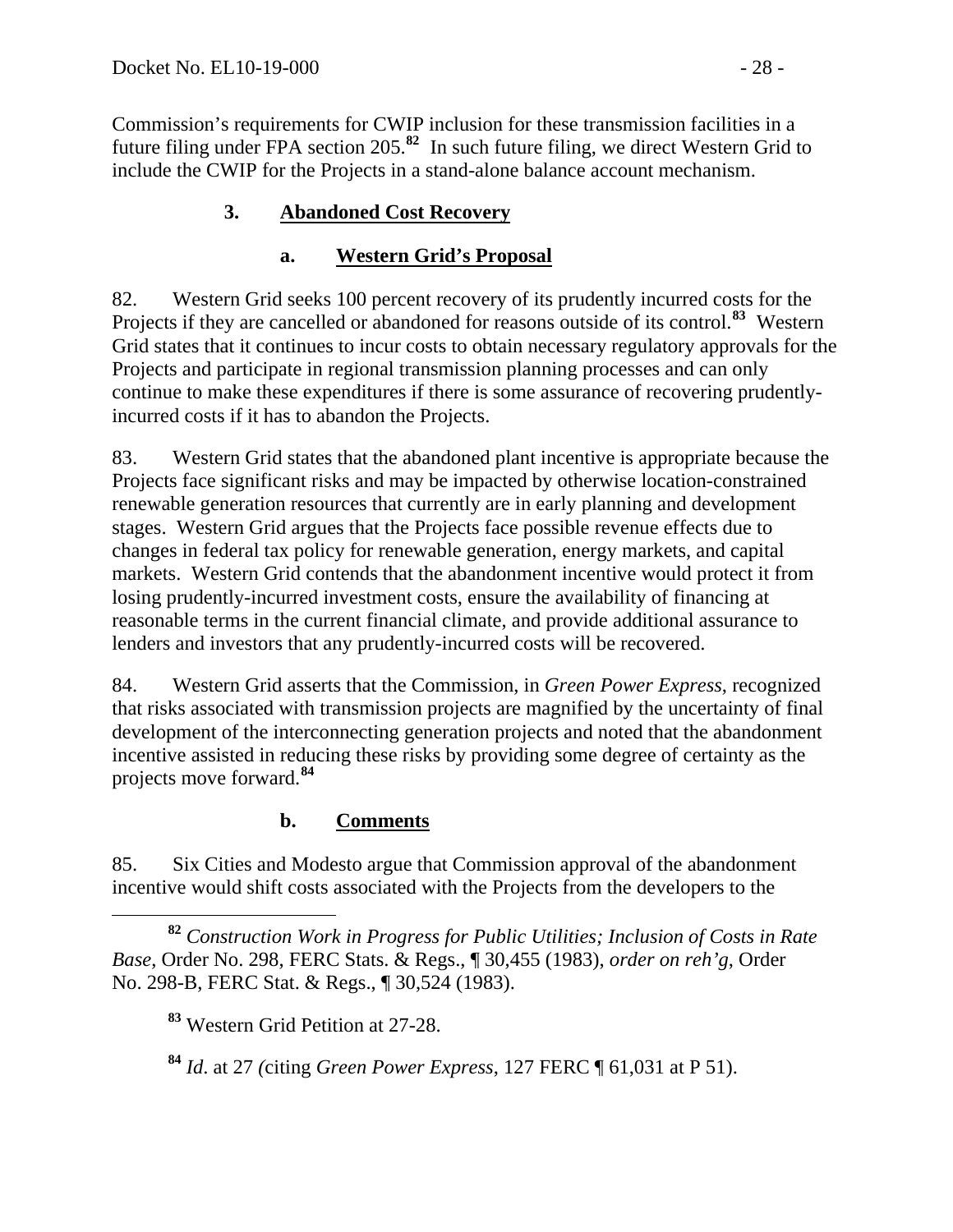CAISO's transmission customers. Six Cities adds that, at this point, it's unclear whether or not the Projects will be approved through the CAISO transmission planning process. MSR/Santa Clara contend that granting the abandonment incentive would be unreasonable given the hypothetical nature of the Projects. MSR/Santa Clara argue that Western Grid could incur unlimited costs attempting to replace the need for transmission upgrades by proposing battery storage solutions and assert that abandonment recovery was not designed to protect entities from poorly developed business plans.

86. CMUA argues that, given the fundamental questions regarding the Projects and the fact that the Projects have not gone through the CAISO transmission planning process, the recovery of fees is unwarranted. CMUA contends that, while permitting recovery of development and abandonment costs for projects evaluated and approved under the CAISO transmission planning process may be justified, requiring transmission customers to cover the expenses for every project that may be presented in the transmission planning process is not.

#### **c. Commission Determination**

87. In Order No. 679, the Commission found that the abandonment incentive is an effective means of encouraging transmission development by reducing the risk of nonrecovery of costs.**[85](#page-28-0)** However, the Commission stated that it would address each request for abandoned cost recovery on a case-by-case basis to adequately discipline investment decisions.**[86](#page-28-1)** At this time, we find that Western Grid has failed to adequately demonstrate that it faces adequate risk factors beyond its control that would endanger the completion of the Projects.

88. In Order No. 679, the Commission found that "we will not prescribe specific rules to govern" our case-by-case evaluation of requests for abandoned cost recovery.**[87](#page-28-2)** In granting approval of a request for abandoned cost recovery, the Commission found in *Green Power Express* that:

A primary purpose of [Green Power's project] is to interconnect wind generation being developed in the northern Great Plains and upper Midwest, and therefore, [Green Power's project] faces risks associated with generation developers' decisions to develop or terminate wind projects in that region. Given the geographic scope of [Green Power's project], Green

<span id="page-28-1"></span>**<sup>86</sup>** *Id*. P 164.

<span id="page-28-2"></span>**<sup>87</sup>** *Id*. P 165.

<span id="page-28-0"></span>**<sup>85</sup>** Order No. 679, FERC Stats. & Regs. ¶ 31,222 at P 163.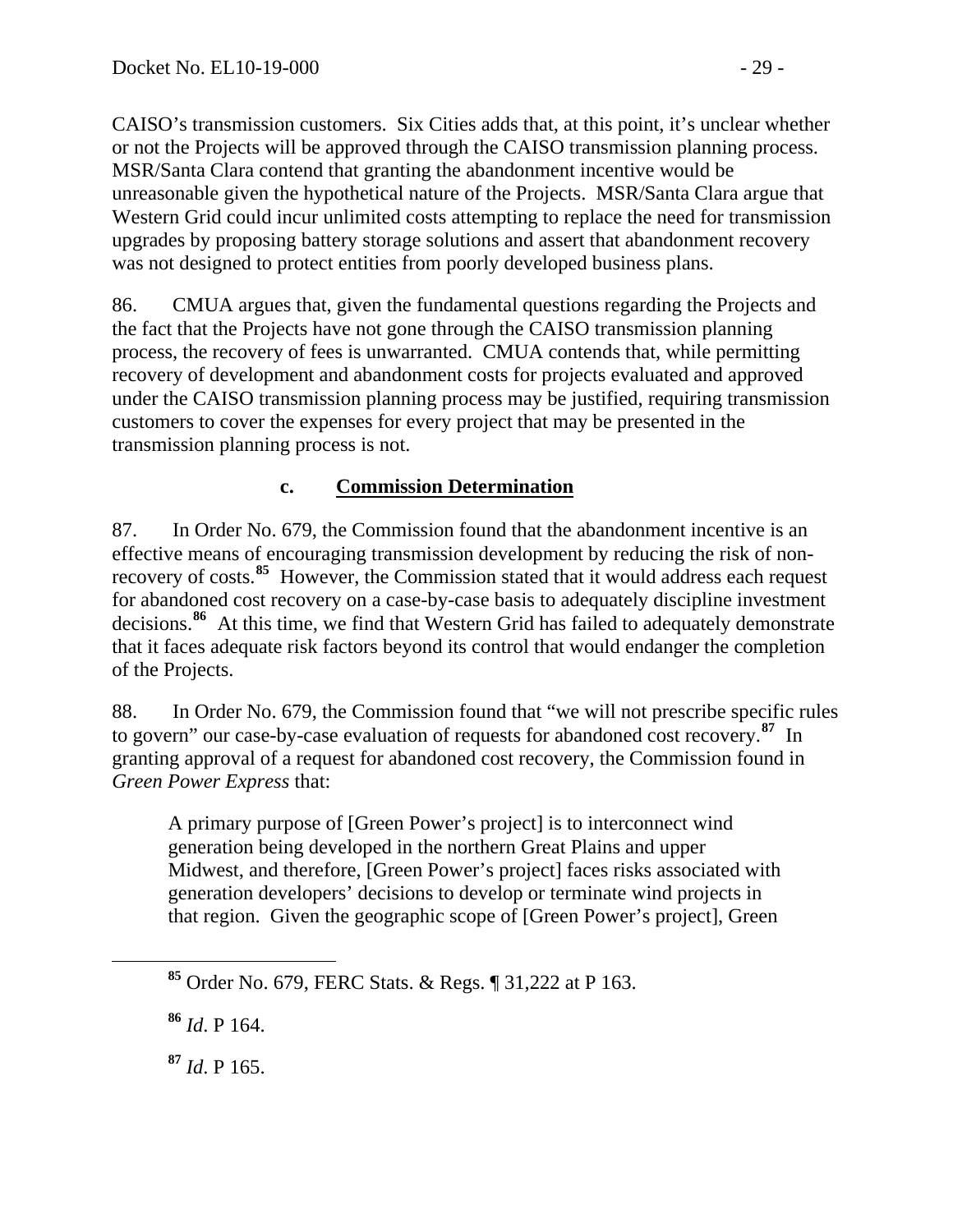Power will need to obtain approvals and siting authorizations in various states: North Dakota, South Dakota, Minnesota, Iowa, Wisconsin, Illinois, and Indiana.**[88](#page-29-0)**

89. Here, we find that Western Grid has not shown that it faces significant risk of abandonment for reasons beyond its control. Instead, Western Grid attempts to support its request for recovery of abandonment costs by noting that that the Projects may be "impacted by otherwise-location constrained generation resources that currently are in early planning and development stages." Western Grid has not demonstrated that the completion of the Projects is dependent in any way on the status of various other generation projects currently in the planning and development stages. We also note that, although Western Grid states that it needs to obtain regulatory approvals, it has acknowledged that the advanced technology in the Projects "does not require Federal/state permits."<sup>[89](#page-29-1)</sup> Western Grid also asserts that the Projects face possible adverse revenue effects due to changes in federal tax policy for renewable generation, energy markets, and capital markets. Potential tax changes are also not the type of risk the Commission considered in Order No. 679 or in any other proceeding addressing abandoned cost recovery requests. In addition, Western Grid does not make clear how any such tax risk would affect the Projects specifically, whether such tax risk is exclusive to the Projects or whether there is risk that a change in the tax liability of the Projects would be so significant as to force abandonment of the Projects. Thus, we deny Western Grid's request at this time. However, Western Grid may re-apply for this incentive if Western Grid can make an adequate showing of the risks it faces that would justify recovery of prudently-incurred costs following abandonment of the Projects.

#### **4. ROE Incentive Adders**

#### **a. Western Grid's Proposal**

90. Western Grid requests that the Commission grant a 195 basis-point ROE adder for the Projects. Western Grid contends that it has modeled its requested ROE adders on those typically granted for similar transmission projects. Western Grid states that it will propose a specific ROE level when it makes a FPA section 205 filing as a CAISO PTO.

<span id="page-29-0"></span>**<sup>88</sup>** *Green Power Express*, 127 FERC ¶ 61,031 at P 51.

<span id="page-29-1"></span>**<sup>89</sup>** Western Grid Petition at 7; *see also id*. at 21, 24 and 27.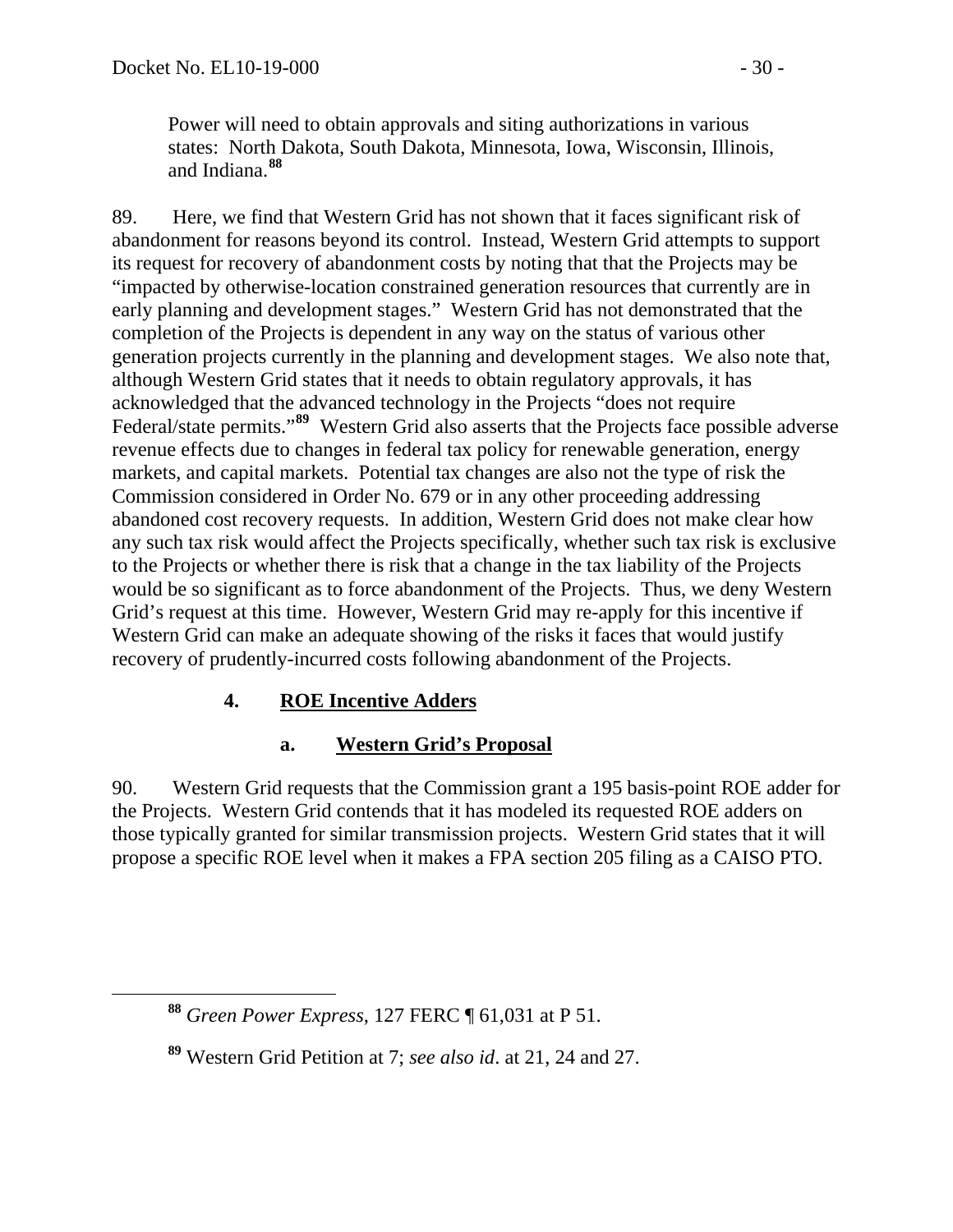91. Western Grid requests a 50 basis-point adder for future participation in an RTO which, it states, the Commission routinely provides for RTO participation.<sup>[90](#page-30-0)</sup> Western Grid explains that it commits to becoming a PTO under the CAISO Tariff and to operate the Projects under the CAISO's direction. Western Grid states that these actions make it eligible for a 50 basis-point ROE adder for participating in transmission organization, in accordance with FPA section 219 and Order No. 679.

92. Western Grid notes that Order No. 679 indicates that the Commission will provide incentive rate treatment for Transco formation.**[91](#page-30-1)** Western Grid states that the Commission has frequently provided an incentive for Transco formation in the form of a 100 basis-point ROE adder.**[92](#page-30-2)** Western Grid explains that it is a stand-alone transmission company that will sell transmission service at wholesale, with no generation assets, no franchised service territory, and no retail customers. Western Grid also points out that its sole business is the development, financing, construction and operation of the Projects (and possibly future related transmission projects). Because its business structure is consistent with the Commission's definition of a Transco, Western Grid asserts that it is eligible for a 100 basis-point ROE adder.

93. Western Grid seeks an additional 45 basis-point ROE adder to reflect the incorporation of an advanced transmission technology which, it states, is consistent with smart grid policy and EPAct 2005, and will benefit California ratepayers. Western Grid contends that there are risks and challenges associated with the Projects because the transmission benefits that energy storage devices can provide are often overlooked. Western Grid adds that the Commission's smart grid policy recognized the importance of energy storage devices in addressing transmission issues.**[93](#page-30-3)**

<span id="page-30-1"></span>**<sup>91</sup>** In Order No. 679, the Commission defined a Transco as a stand-alone transmission company that has been approved by the Commission and that sells transmission service at wholesale and/or on an unbundled retail basis. *See* Order No. 679, FERC Stats. & Regs. ¶ 31,222 at P 201.

**<sup>92</sup>** Western Grid Petition at 30-31 (citing *NYRI*, 124 FERC ¶ 61,259 at P 41).

<span id="page-30-3"></span><span id="page-30-2"></span>**<sup>93</sup>** *Id*. at 6 (citing *Smart Grid Policy Statement*, 128 FERC ¶ 61,060, at P 81 (2009)).

<span id="page-30-0"></span>**<sup>90</sup>** *Id*, at 29-30 (citing *Potomac-Appalachian Transmission Highline, LLC*, 122 FERC ¶ 61,188, at P 28 (2008) (*PATH)*; *New York Regional Interconnect, Inc.,*  124 FERC ¶ 61,259*,* at P 38 (2008) (*NYRI*)).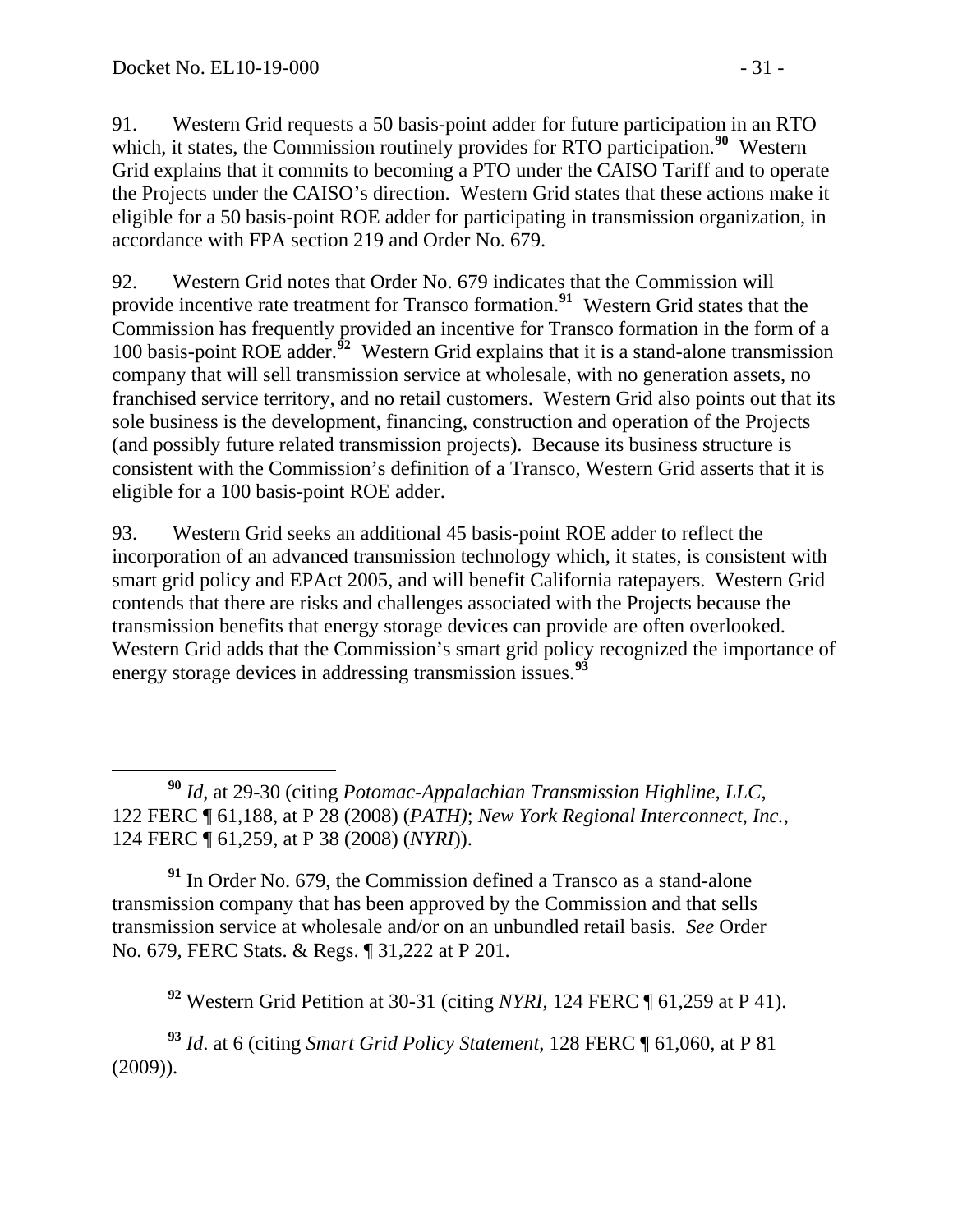94. Modesto contends that Western Grid's request for 50 basis-points for RTO participation is premature, adding that Western Grid has only committed to becoming a PTO and that there is no certainty that its application will be approved. Six Cities argue that additional ROE adders of 145 basis points based on application of innovative technology and Transco formation would be duplicative and excessive given the other incentive mechanisms being pursued by Western Grid. MSR/Santa Clara argue that, because Western Grid has provided insufficient information on the costs of its Projects or the impact they will have on the grid, the specifics of Western Grid's requested incentives cannot be addressed.

#### **c. Commission Determination**

95. Western Grid has stated that it will become a PTO. In Order No. 679, the Commission states that it would authorize incentive-based rate treatment for public utilities that are or will continue to be members of transmission organizations.**[94](#page-31-0)** Therefore, if the Projects receive approval in the CAISO's transmission planning process, Western Grid becomes a PTO, and Western Grid's overall ROE is within the zone of reasonable returns (which will be determined when it makes its future FPA section 205 filing), we find that Western Grid is eligible for a 50 basis point ROE adder reflecting its participation in the CAISO.

96. Western Grid is correct that the Commission has encouraged the formation of Transcos, finding that their unique combination of a for-profit business model and a sole focus on developing transmission assets would help remedy the need for transmission investment.**[95](#page-31-1)** In this case, we find that Western Grid is a Transco.**[96](#page-31-2)** Western Grid is a stand-alone entity, the sole purpose of which is to develop the Projects. Accordingly, we will grant it the 100 basis-point incentive adder that we have provided for Transco formation in other rate incentive proceedings,**[97](#page-31-3)** conditioned on the Projects being approved in the CAISO's transmission planning process, as discussed above, and subject

<span id="page-31-0"></span> **<sup>94</sup>** *See* Order No. 679-A, FERC Stats. & Regs. ¶ 31,236 at P 86; s*ee also Green Power Express*, 127 FERC ¶ 61,031 at P 85; *Tallgrass*, 125 FERC ¶ 61,248 at P 58.

<span id="page-31-1"></span>**<sup>95</sup>** *See, e.g., NYRI*, 124 FERC ¶ 61,259 at P 41; *ITC Great Plains, LLC,* 126 FERC ¶ 61,223, at P 92 (2009) (*ITC*).

**<sup>96</sup>** *See* Order No. 679, FERC Stats. & Regs. ¶ 31,222 at P 201.

<span id="page-31-3"></span><span id="page-31-2"></span>**<sup>97</sup>** *See, e.g., Green Power Express*, 127 FERC ¶ 61,031 at P 86; *ITC*, 126 FERC ¶ 61,223 at P 93.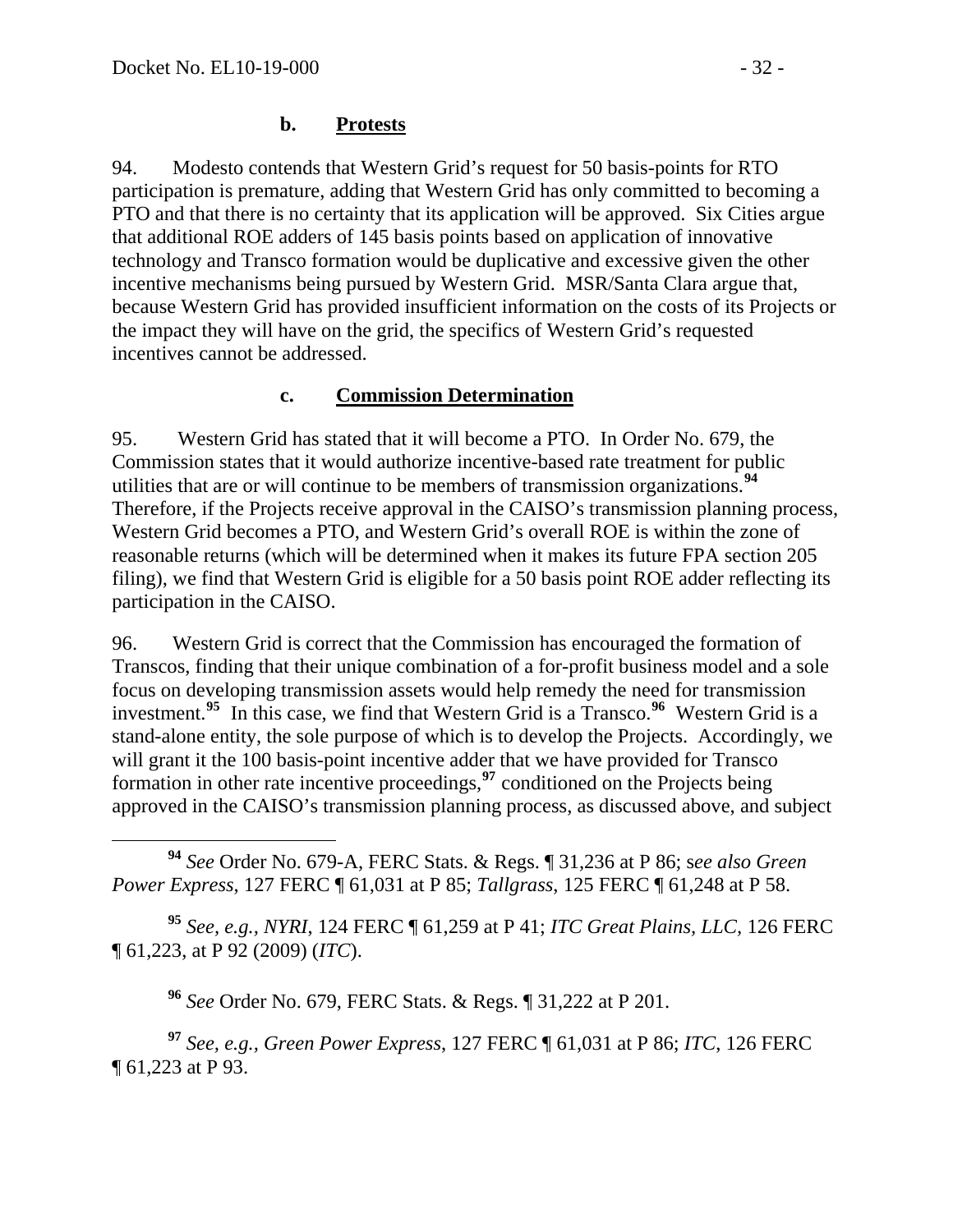to Western Grid's overall ROE being within the zone of reasonable returns, which will be determined when it makes its future FPA section 205 filing.

97. The Commission has found that, in reviewing requests for separate incentive ROE adders for advanced technology, the Commission reviews record evidence to decide if the proposed technology warrants a separate adder because it reflects a new or innovative domestic use of the technology that will improve reliability, reduce congestion, or improve efficiency.**[98](#page-32-0)** Western Grid is developing and operating energy storage devices at specific sites along the CAISO grid where it will provide services using an advanced transmission technology. The energy storage devices being used in the Projects are an innovative use of technology and represent a relatively new form of potential transmission reliability solution.

98. As noted above, however, the Projects are not entitled to the rebuttable presumption that they are needed to maintain reliability or reduce congestion, and Western Grid has not provided the Commission with the necessary support to determine whether the Projects meet the threshold requirements of FPA section 219.<sup>[99](#page-32-1)</sup> As such, Western Grid will need to make a showing that the Projects will improve reliability, reduce congestion or improve efficiency in the CAISO transmission planning process. Accordingly, we grant the requested 45 basis-point ROE adder based on the Projects' use of "advanced technology," conditioned on the Projects being approved in the CAISO's transmission planning process, as discussed above, and subject to Western Grid's overall ROE being within the zone of reasonable returns, which will be determined when it makes its future FPA section 205 filing.

## **5. Deferred Cost Recovery of Pre-Commercial Expenses**

#### **a. Western Grid's Proposal**

99. Western Grid states that Order No. 679 permits transmission project applicants to seek deferred cost recovery through the creation of a regulatory asset, noting that the Commission has found that this incentive provides projects with upfront regulatory certainty and facilitates financing on favorable terms.<sup>[100](#page-32-2)</sup> Western Grid adds that, in cases predating FPA section 219, the Commission recognized the unique contribution, desirability and enhanced risks of independent entities developing new transmission

**<sup>98</sup>** *See NSTAR Electric Co.*, 127 FERC ¶ 61,052, at P 27 (2009).

**<sup>99</sup>** *See supra* P 67-71.

<span id="page-32-2"></span><span id="page-32-1"></span><span id="page-32-0"></span>**<sup>100</sup>** Western Grid Petition at 32 (citing *Green Power Express*, 129 FERC ¶ 61,165 at P 59).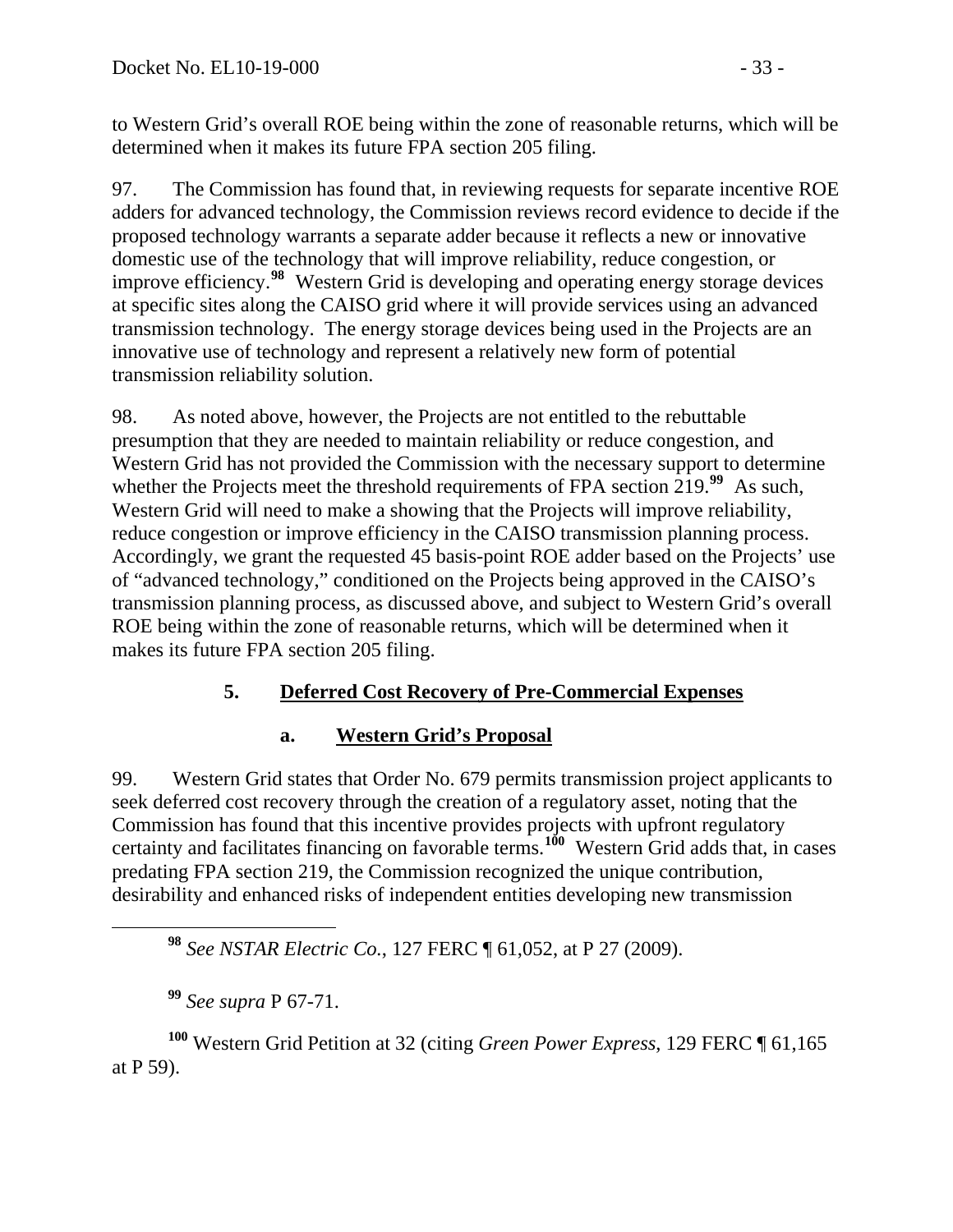facilities.**<sup>101</sup>** Western Grid argues that, given the novel financial, regulatory and other risks associated with the Projects, this incentive is necessary to compensate for the costs and risks associated with development of the Projects and to meet the minimum expectations of Western Grid's investors and lenders.

100. Specifically, Western Grid seeks deferred cost recovery through a regulatory asset that will include all prudently-incurred start-up and development costs incurred to date and all pre-commercial costs going-forward to the extent any such expenses are not included in rate base as CWIP. Western Grid proposes to amortize these costs over a five-year term. According to Western Grid, the regulatory asset will include costs associated with initial studies prepared for or required by the CAISO, efforts to establish the rate incentives sought in the Petition, technology development authorities, obtaining necessary approvals from the CAISO and other regulatory authorities, and education and outreach to interested parties on the Projects' merits. Western Grid states that these costs may include (but are not limited to) attorney and consultant fees, entity formation costs, administrative expenditures, taxes (other than income taxes), travel costs, other expenses related to corporate structure, and costs relating to technical studies (including those required by regulatory entities and regional transmission planning processes). Finally, Western Grid states that the Commission has approved deferred recovery of similar costs, with the caveat that the prudence of those costs must be demonstrated when the applicant seeks to implement recovery through a FPA section 205 filing.**[102](#page-33-0)**

### **b. Comments**

101. Six Cities argues that the Commission should deny Western Grid's request for deferred cost recovery through a regulatory asset because the approval of this incentive would compel CAISO transmission customers to pay for Western Grid's efforts to promote the Projects in the transmission planning process without any prior demonstration that the Projects offer concrete benefits for the CAISO grid.

#### **c. Commission Determination**

102. We grant Western Grid's request for authorization to establish the regulatory asset, conditioned and effective upon the Projects being approved in the CAISO's transmission planning process, as discussed above. Granting this incentive will allow Western Grid to defer recovery of prudently-incurred pre-construction, start-up and development costs and recover them later. We find the incentive is tailored to Western

<span id="page-33-0"></span>**<sup>101</sup>** *Id*. at 24 (citing *Western Area Power Administration*, 99 FERC ¶ 61,306, at 62,280 (2002); *Trans-Bay Cable, LLC*, 112 FERC ¶ 61,095, at P 25 (2005)).

**<sup>102</sup>** *Id*. at 25 (citing *Tallgrass*, 125 FERC ¶ 61,248 at P 59-61).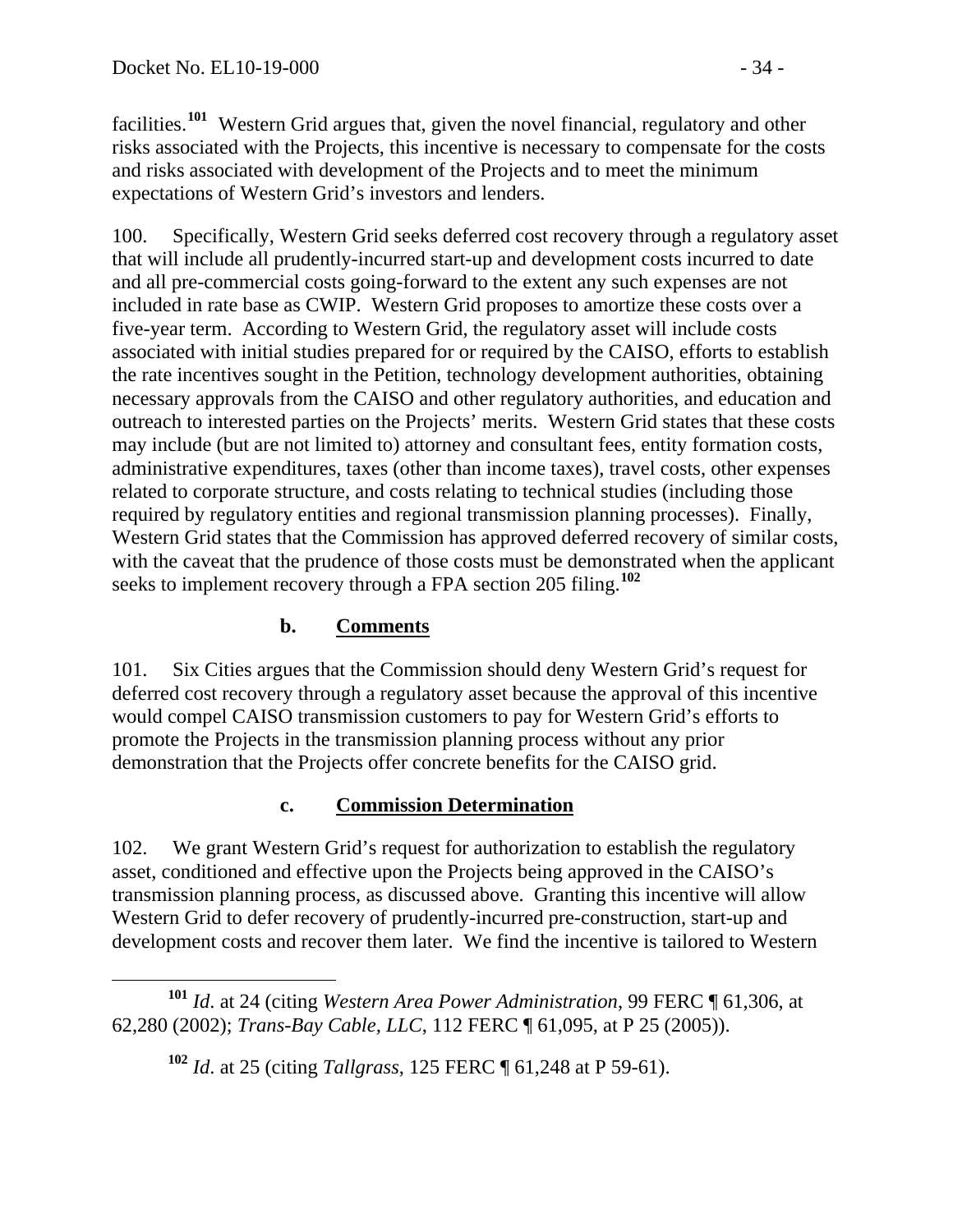Grid's risks and challenges because this incentive will provide it with added up-front regulatory certainty and can reduce interest expense, improve coverage ratios, and facilitate the financing of the Projects on reasonable terms. Establishing this regulatory asset to recover pre-commercial costs will help compensate it for the risks associated with the long-lead time necessary for constructing the Projects, including its efforts to pursue regulatory approvals and financial backing. Granting this incentive encourages development of more transmission infrastructure, thereby fulfilling the goals of FPA section 219.<sup>103</sup> At the same time, we recognize that Western Grid should not begin recovering these costs until such time that it demonstrates that the Projects will ensure reliability or reduce the price of delivered power by reducing congestion.

103. We will not determine the justness and reasonableness of Western Grid's recovery of pre-commercial expenses, if any, until it seeks such recovery in a FPA section 205 filing. The Commission has previously held that entities receiving this incentive must demonstrate that the costs were prudently incurred and just and reasonable in a subsequent FPA section 205 filing.**[104](#page-34-0)**

## **6. Hypothetical Capital Structure**

#### **a. Western Grid's Proposal**

104. Western Grid requests authorization to use a hypothetical capital structure of 50 percent debt and 50 percent equity during the development and construction of the Projects. No comments were filed on this issue.

#### **b. Commission Determination**

105. Contingent on the Projects receiving approval in the CAISO's transmission planning process, as discussed above, we will allow Western Grid to use a hypothetical capital structure of 50 percent debt and 50 percent equity until such time that the Projects is placed in service. Western Grid has demonstrated a nexus between the requested incentive and the risks and challenges faced by the Projects. Specifically, Western Grid is a stand-alone start-up company that lacks an actual capital structure and will receive no revenues beyond those received from the operation of the Projects. Western Grid will need to raise significant levels of new debt and equity capital to develop and construct the Projects and approval of the hypothetical capital structure will give Western Grid flexibility in financing the Projects to allow for prevailing market and regulatory

<span id="page-34-0"></span>**<sup>104</sup>** *See, e.g.*, *id.*

**<sup>103</sup>** *See, e.g.*, *Green Power Express*, 127 FERC ¶ 61,031 at P 61.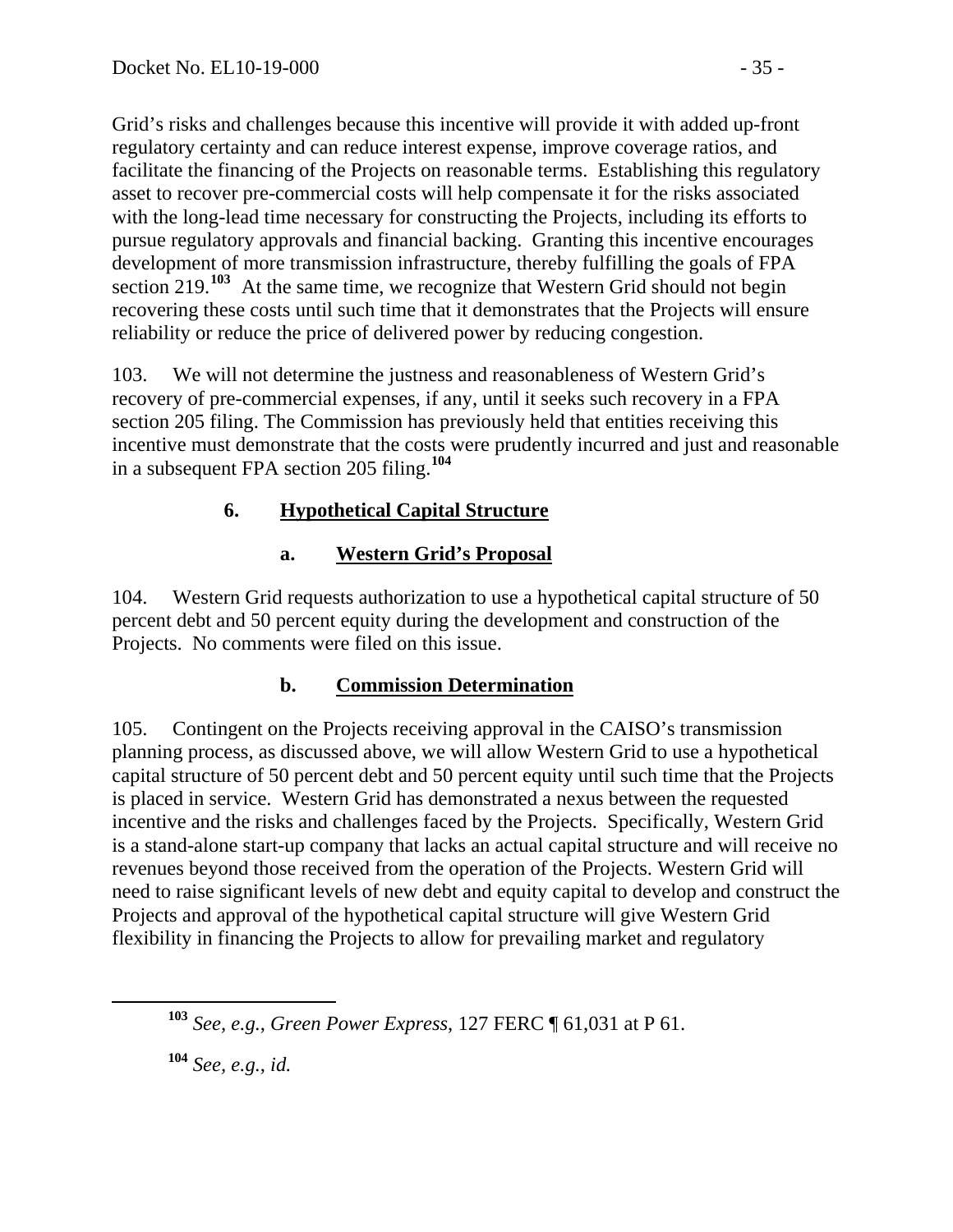conditions, which should lower the overall cost of capital.**<sup>105</sup>** Upon completion of the Projects, the Commission directs Western Grid to adopt a capital structure based upon its actual financing, consistent with past Commission directives, and reflect such in its revenue requirement.**<sup>106</sup>**

#### **7. Nexus with Total Package of Incentives**

106. As we have stated above, the total package of incentives requested must be tailored to address the demonstrable risks or challenges faced by the applicant. This test is fact-specific and requires the Commission to review each application on a case-by-case basis. The Commission has in prior cases approved multiple rate incentives for particular projects.**[107](#page-35-0)**

107. For the reasons discussed above, and consistent with precedent,**[108](#page-35-1)** we find that the total package of incentives, as conditioned, is tailored to address the demonstrable risks and challenges faced by Western Grid in developing the Projects. Western Grid has explained why it is seeking each incentive and how each is relevant to the proposed Project. Thus, we find that Western Grid has shown a nexus for the total package of incentives.

**<sup>106</sup>** *See, e.g., PATH*, 122 FERC ¶ 61,188 at P 56; *Trans-Allegheny Interstate Line Co.*, 119 FERC ¶ 61,219 at P 76 (2007).

<span id="page-35-0"></span>**<sup>107</sup>** *See*, *e*.*g*., *Green Energy Express*, 129 FERC ¶ 61,165 at P 66 (finding that the applicant demonstrated a sufficient nexus between the risks of the project and the requested incentives, which included deferred recovery of pre-commercial expenses; 100 percent CWIP and abandonment recovery; ROE incentives; and a hypothetical capital structure until the project is placed in service); *Green Power Express*, 127 FERC ¶ 61,031 at P 89 (finding that 100 percent CWIP, deferred recovery of pre-construction costs, abandonment recovery, and ROE incentives were tailored to the unique challenges faced by the project); *ITC*, 126 FERC ¶ 61,223 at P 61 (finding that applicant demonstrated a sufficient nexus between the risks of the project and the requested incentives, which included abandoned plant recovery, 100 percent of CWIP, deferred recovery of pre-construction costs, and ROE incentives).

<span id="page-35-1"></span>**<sup>108</sup>** *See, e.g., Green Energy Express*, 129 FERC ¶ 61,165 at P 66.

**<sup>105</sup>** *See, e.g., PATH*, 122 FERC ¶ 61,188 at P 55. *See also* Order No. 679-A, FERC Stats. & Regs. ¶ 31,236 at P 93 (finding that hypothetical capital structures "can be an appropriate ratemaking tool for fostering new transmission in certain relatively narrow circumstances").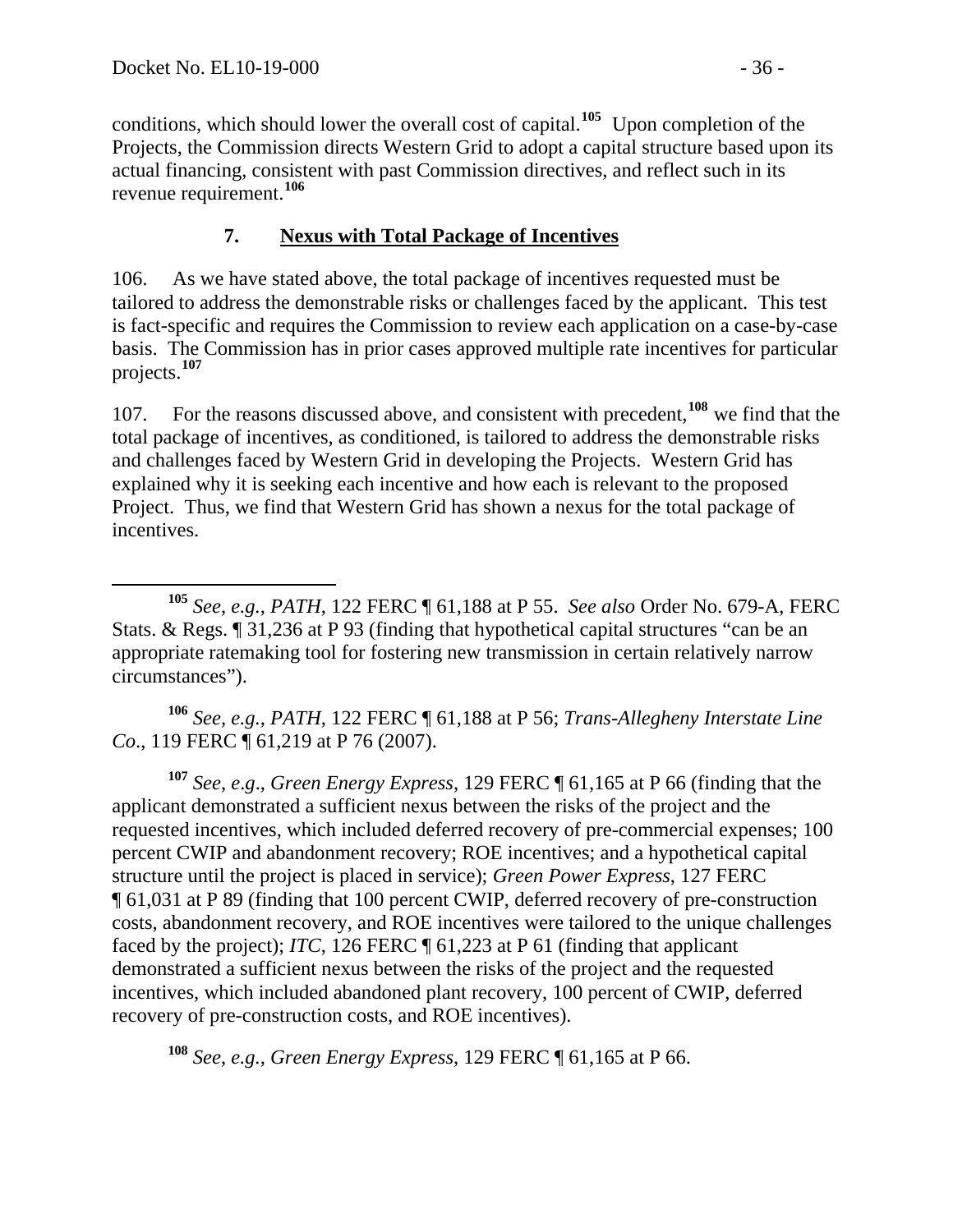108. Further, we find that Western Grid has appropriately tailored the requested incentives to the unique challenges facing the Projects. As we discuss above, the CWIP and regulatory asset incentives are designed to provide Western Grid with up-front regulatory certainty, rate stability, and improved cash flow, thereby easing the pressures on its finances associated with development and construction of the Projects. The incentive ROE adders for RTO membership, Transco status, and advanced technology are designed to facilitate Western Grid's ability to raise capital as the Projects move forward.

## **F. Request for Commission Advisory Opinion**

# **1. Western Grid's Proposal**

109. Western Grid requests insight on whether the Commission perceives any barriers that could prevent the CAISO from considering the Projects on an equal footing with other utility and non-utility proposed transmission alternatives to solve reliability problems.

# **2. Comments**

110. TANC argues that Western Grid has not identified a concern that requires clarification or provided sufficient specificity as to the insight it seeks. TANC claims that Western Grid's solicitation from the Commission of an opinion on how the CAISO should evaluate and respond to Western Grid's proposal is vague and premature and should therefore be denied.

# **3. Commission Determination**

111. As a general proposition, we do not render advisory opinions.**[109](#page-36-0)** The Commission agrees with TANC that Western Grid has not identified a specific issue for which it seeks guidance here. Therefore, we are not able to respond to Western Grid and deny its request.

# The Commission orders:

<span id="page-36-0"></span> (A) The Petition is conditionally granted, with the exception of the abandoned plant incentive, subject to, among other things, the Projects' approval in the CAISO's transmission planning process, as discussed in the body of this order.